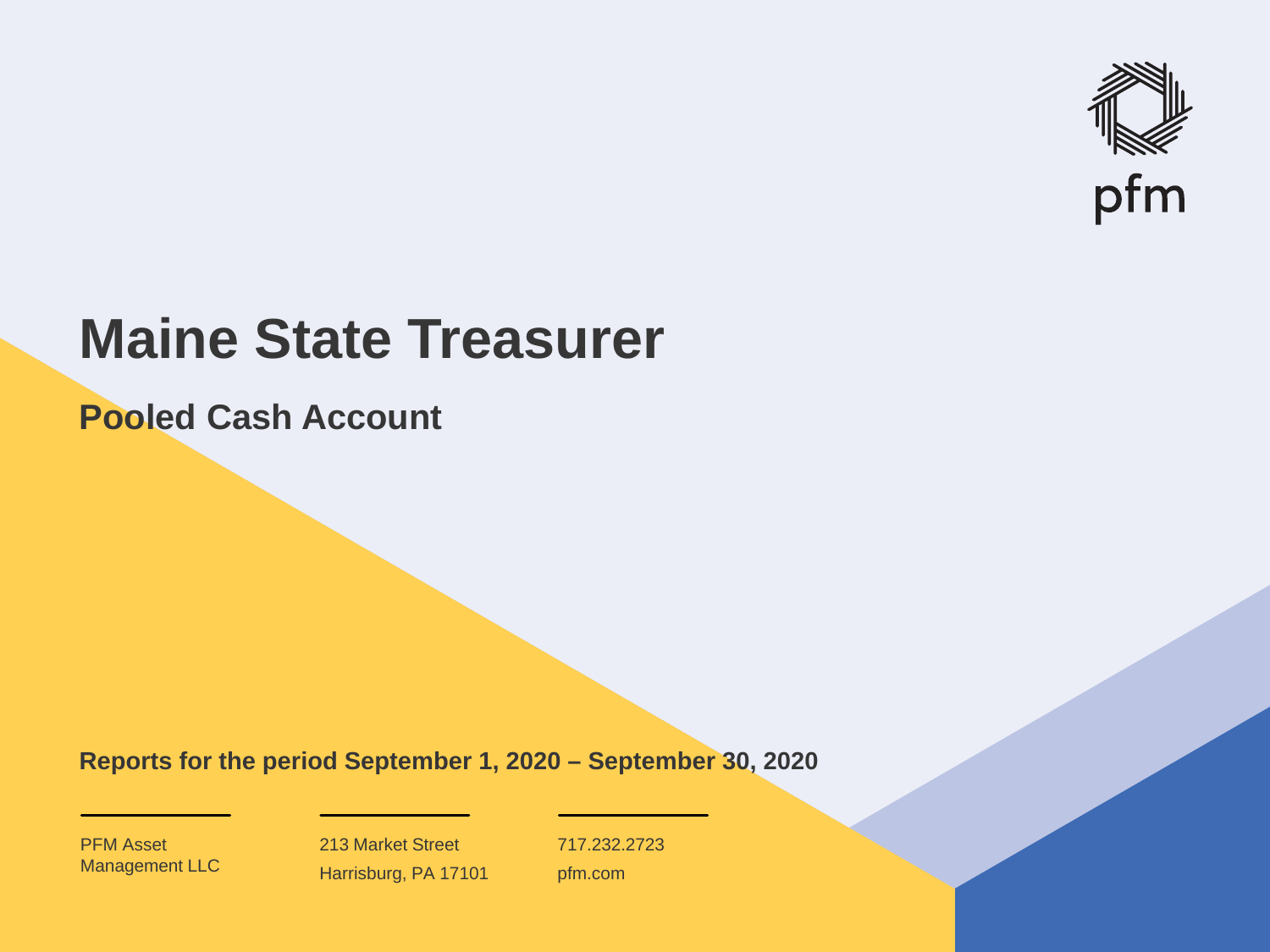# **Maine State Treasurer Activity and Performance Summary For the Month Ending September 30, 2020**

|  | <b>Amortized Cost Basis Activity Summary</b> |  |
|--|----------------------------------------------|--|
|--|----------------------------------------------|--|

| <b>Beginning Amortized Cost Value</b>   |                | 2,811,128,808.51 |                                | <b>Interest Earned</b> |
|-----------------------------------------|----------------|------------------|--------------------------------|------------------------|
| Additions                               |                |                  |                                |                        |
| Contributions                           | 102,933,886.36 |                  | <b>Current Holdings</b>        |                        |
| <b>Interest Received</b>                | 1,056,196.98   |                  | Cash and Equivalents           | 69,024.57              |
| <b>Accrued Interest Sold</b>            | 0.00           |                  | Repurchase Agreement           | 0.00                   |
| Gain on Sales                           | 0.00           |                  | <b>Certificates of Deposit</b> | 391,250.00             |
| <b>Total Additions</b>                  |                | 103,990,083.34   | <b>Commercial Paper</b>        | 0.00                   |
| <b>Deductions</b>                       |                |                  | U.S. Treasuries                | 794,091.64             |
| Withdrawals                             | 0.00           |                  | Federal Agency                 | 527,923.94             |
| <b>Accrued Interest Purchased</b>       | 583.34         |                  | Corporate                      | 51,674.37              |
| Loss on Sales                           | 0.00           |                  |                                |                        |
|                                         |                |                  | <b>Sales and Maturities</b>    |                        |
| <b>Total Deductions</b>                 |                | (583.34)         | Repurchase Agreement           | 0.00                   |
| Accretion (Amortization) for the Period |                | (113,598.16)     | <b>Commercial Paper</b>        | 0.00                   |
| <b>Ending Amortized Cost Value</b>      |                | 2,915,004,710.35 | <b>Certificates of Deposit</b> | 0.00                   |
| <b>Ending Fair Value</b>                |                | 2,933,911,771.60 | U.S. Treasuries                | 0.00                   |
| Unrealized Gain (Loss)                  |                | 18,907,061.25    | Federal Agency                 | 25,277.78              |
|                                         |                |                  |                                | $\sim$ $\sim$          |

| nualized Comparative Rates of Return |  |
|--------------------------------------|--|
|                                      |  |

|                | <b>Twelve</b>         | <b>Six</b>            |                      |
|----------------|-----------------------|-----------------------|----------------------|
|                | <b>Month Trailing</b> | <b>Month Trailing</b> | <b>For the Month</b> |
| Fed Funds      | 0.94%                 | 0.25%                 | 0.25%                |
| Overnight Repo | 0.84%                 | 0.14%                 | 0.11%                |
| 3 Month T-Bill | 0.74%                 | 0.12%                 | 0.10%                |
| 6 Month T-Bill | 0.75%                 | 0.14%                 | 0.11%                |
| 1 Year T-Note  | 0.81%                 | 0.18%                 | 0.14%                |
| 2 Year T-Note  | 0.76%                 | 0.17%                 | 0.14%                |
| 5 Year T-Note  | 0.85%                 | 0.31%                 | 0.27%                |
|                |                       |                       |                      |
|                |                       |                       |                      |

| <b>Amortized Cost Basis Activity Summary</b> |                |                  | <b>Detail of Amortized Cost Basis Return</b> |                        |                                    |                            |                     |
|----------------------------------------------|----------------|------------------|----------------------------------------------|------------------------|------------------------------------|----------------------------|---------------------|
| <b>Beginning Amortized Cost Value</b>        |                | 2,811,128,808.51 |                                              | <b>Interest Earned</b> | <b>Accretion</b><br>(Amortization) | <b>Realized Gain(Loss)</b> | <b>Total Income</b> |
| Additions                                    |                |                  |                                              |                        |                                    |                            |                     |
| Contributions                                | 102,933,886.36 |                  | <b>Current Holdings</b>                      |                        |                                    |                            |                     |
| <b>Interest Received</b>                     | 1,056,196.98   |                  | Cash and Equivalents                         | 69,024.57              | 0.00                               | 0.00                       | 69,024.57           |
| <b>Accrued Interest Sold</b>                 | 0.00           |                  | Repurchase Agreement                         | 0.00                   | 0.00                               | 0.00                       | 0.00                |
| Gain on Sales                                | 0.00           |                  | <b>Certificates of Deposit</b>               | 391,250.00             | 0.00                               | 0.00                       | 391,250.00          |
| <b>Total Additions</b>                       |                | 103,990,083.34   | <b>Commercial Paper</b>                      | 0.00                   | 0.00                               | 0.00                       | 0.00                |
| Deductions                                   |                |                  | U.S. Treasuries                              | 794,091.64             | (111, 745.87)                      | 0.00                       | 682,345.77          |
| Withdrawals                                  | 0.00           |                  | <b>Federal Agency</b>                        | 527,923.94             | (2,759.24)                         | 0.00                       | 525,164.70          |
| <b>Accrued Interest Purchased</b>            | 583.34         |                  | Corporate                                    | 51,674.37              | (881.72)                           | 0.00                       | 50,792.65           |
| Loss on Sales                                | 0.00           |                  |                                              |                        |                                    |                            |                     |
|                                              |                |                  | <b>Sales and Maturities</b>                  |                        |                                    |                            |                     |
| <b>Total Deductions</b>                      |                | (583.34)         | Repurchase Agreement                         | 0.00                   | 0.00                               | 0.00                       | 0.00                |
| Accretion (Amortization) for the Period      |                | (113, 598.16)    | <b>Commercial Paper</b>                      | 0.00                   | 0.00                               | 0.00                       | 0.00                |
| <b>Ending Amortized Cost Value</b>           |                | 2,915,004,710.35 | <b>Certificates of Deposit</b>               | 0.00                   | 0.00                               | 0.00                       | 0.00                |
| Ending Fair Value                            |                | 2,933,911,771.60 | U.S. Treasuries                              | 0.00                   | 0.00                               | 0.00                       | 0.00                |
| Unrealized Gain (Loss)                       |                | 18,907,061.25    | <b>Federal Agency</b>                        | 25,277.78              | 1,788.67                           | 0.00                       | 27,066.45           |
|                                              |                |                  | Corporate                                    | 0.00                   | 0.00                               | 0.00                       | 0.00                |
|                                              |                |                  | <b>Total</b>                                 | 1,859,242.30           | (113,598.16)                       | 0.00                       | 1,745,644.14        |

# **Annualized Comparative Rates of Return Summary of Amortized Cost Basis Return for the Period**

|                | <b>Twelve</b>         | Six                   |               |                                             | <b>Total Portfolio</b> | <b>Excluding Cash</b><br><b>Equivalents</b> |
|----------------|-----------------------|-----------------------|---------------|---------------------------------------------|------------------------|---------------------------------------------|
|                | <b>Month Trailing</b> | <b>Month Trailing</b> | For the Month | Interest Earned                             | 1,859,242.30           | 1,790,217.73                                |
| Fed Funds      | 0.94%                 | 0.25%                 | 0.25%         | Accretion (Amortization)                    | (113,598.16)           | (113,598.16)                                |
| Overnight Repo | 0.84%                 | 0.14%                 | 0.11%         | Realized Gain (Loss) on Sales               | 0.00                   | 0.00                                        |
| 3 Month T-Bill | 0.74%                 | 0.12%                 | 0.10%         | Total Income on Portfolio                   | 1.745.644.14           | 1,676,619.57                                |
| 6 Month T-Bill | 0.75%                 | 0.14%                 | 0.11%         | Average Daily Historical Cost               | 2,898,827,356.23       | 1,467,660,689.56                            |
| 1 Year T-Note  | 0.81%                 | 0.18%                 | 0.14%         | <b>Annualized Return</b>                    | 0.73%                  | 1.39%                                       |
| 2 Year T-Note  | 0.76%                 | 0.17%                 | 0.14%         | Annualized Return Fiscal Year to Date       | 0.75%                  | 1.49%                                       |
| 5 Year T-Note  | 0.85%                 | 0.31%                 | 0.27%         | <b>Investment Advisory Fees</b>             | 14,583.34              | n/a                                         |
|                |                       |                       |               | Annualized Return (net of fees)             | 0.73%                  | n/a                                         |
|                |                       |                       |               | Weighted Average Effective Duration in Days | 226                    | 432                                         |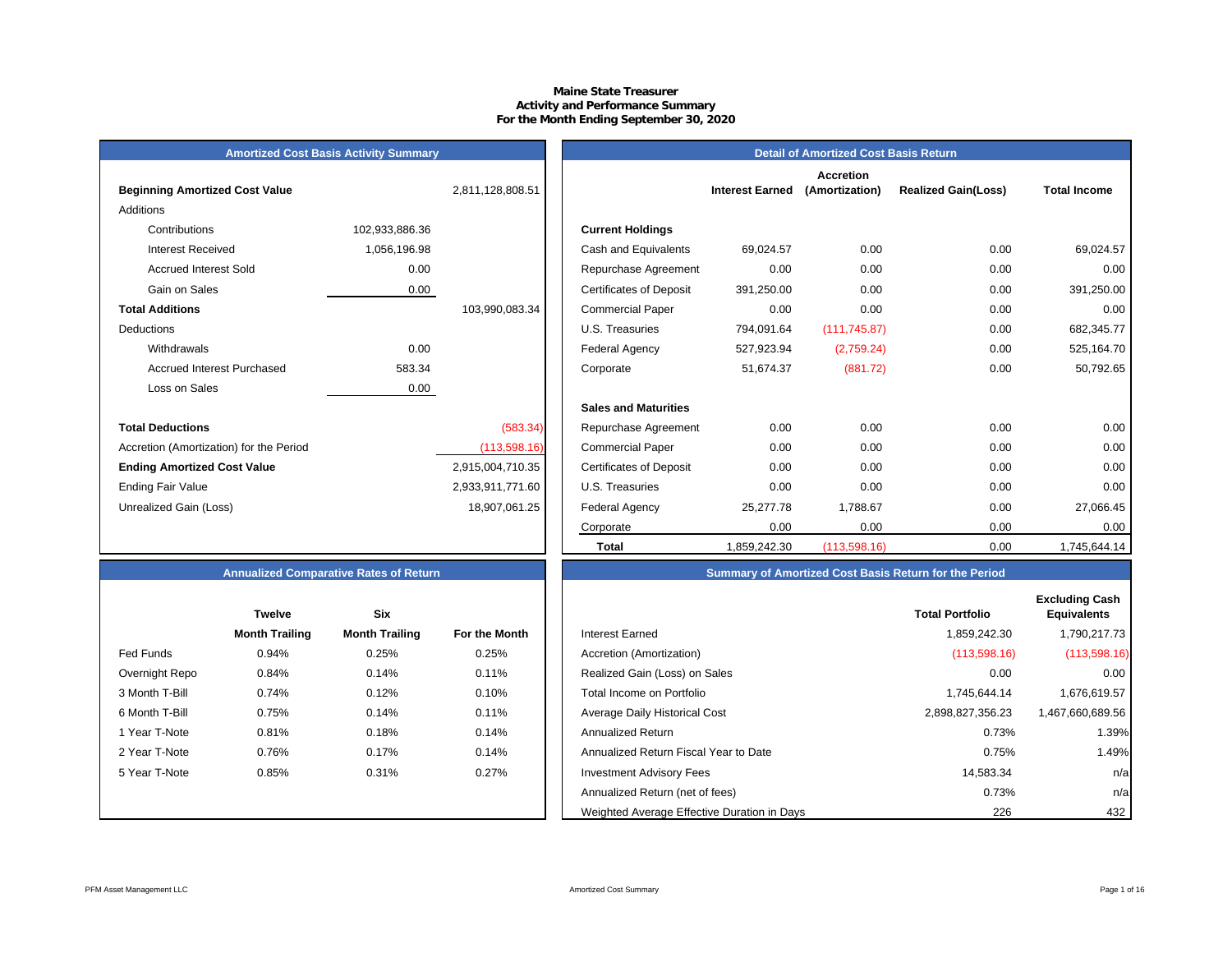# **Maine State Treasurer Activity and Performance Summary For the Month Ending September 30, 2020**

# **Fair Value Basis Activity Summary**

# **Detail of Fair Value Basis Return**

| <b>Beginning Fair Value</b>         |                | 2,830,693,235.80 |           |                                |
|-------------------------------------|----------------|------------------|-----------|--------------------------------|
| <b>Additions</b>                    |                |                  |           |                                |
| Contributions                       | 102,933,886.36 |                  |           | <b>Current Holdings</b>        |
| Interest Received                   | 1,056,196.98   |                  |           | Cash and Equivalents           |
| <b>Accrued Interest Sold</b>        | 0.00           |                  |           | Repurchase Agreeme             |
| <b>Total Additions</b>              |                | 103,990,083.34   |           | <b>Certificates of Deposit</b> |
|                                     |                |                  |           | <b>Commercial Paper</b>        |
| Deductions                          |                |                  |           | U.S. Treasuries                |
| Withdrawals                         | 0.00           |                  |           | <b>Federal Agency</b>          |
| Accrued Interest Purchased          | 583.34         |                  | Corporate |                                |
|                                     |                |                  |           |                                |
| <b>Total Deductions</b>             |                | (583.34)         |           | <b>Sales and Maturities</b>    |
|                                     |                |                  |           | Repurchase Agreeme             |
| Change in Fair Value for the Period |                | (770, 964.20)    |           | <b>Commercial Paper</b>        |
| <b>Ending Fair Value</b>            |                | 2,933,911,771.60 |           | <b>Certificates of Deposit</b> |
|                                     |                |                  |           | U.S. Treasuries                |

| Beginning Fair Value                |                | 2,830,693,235.80 |                                | <b>Interest Earned</b> | <b>Change in Fair Value</b> | <b>Total Income</b> |  |
|-------------------------------------|----------------|------------------|--------------------------------|------------------------|-----------------------------|---------------------|--|
| Additions                           |                |                  |                                |                        |                             |                     |  |
| Contributions                       | 102,933,886.36 |                  | <b>Current Holdings</b>        |                        |                             |                     |  |
| <b>Interest Received</b>            | 1,056,196.98   |                  | Cash and Equivalents           | 69,024.57              | 0.00                        | 69,024.57           |  |
| <b>Accrued Interest Sold</b>        | 0.00           |                  | Repurchase Agreement           | 0.00                   | 0.00                        | 0.00                |  |
| <b>Total Additions</b>              |                | 103,990,083.34   | <b>Certificates of Deposit</b> | 391,250.00             | 0.00                        | 391,250.00          |  |
|                                     |                |                  | <b>Commercial Paper</b>        | 0.00                   | 0.00                        | 0.00                |  |
| Deductions                          |                |                  | U.S. Treasuries                | 794,091.64             | (673, 136.60)               | 120,955.04          |  |
| Withdrawals                         | 0.00           |                  | Federal Agency                 | 527,923.94             | (37, 816.30)                | 490,107.64          |  |
| <b>Accrued Interest Purchased</b>   | 583.34         |                  | Corporate                      | 51,674.37              | (36,711.30)                 | 14,963.07           |  |
| <b>Total Deductions</b>             |                | (583.34)         | <b>Sales and Maturities</b>    |                        |                             |                     |  |
|                                     |                |                  | Repurchase Agreements          | 0.00                   | 0.00                        | 0.00                |  |
| Change in Fair Value for the Period |                | (770, 964.20)    | <b>Commercial Paper</b>        | 0.00                   | 0.00                        | 0.00                |  |
| <b>Ending Fair Value</b>            |                | 2,933,911,771.60 | <b>Certificates of Deposit</b> | 0.00                   | 0.00                        | 0.00                |  |
|                                     |                |                  | U.S. Treasuries                | 0.00                   | 0.00                        | 0.00                |  |
|                                     |                |                  | Federal Agency                 | 25,277.78              | (23,300.00)                 | 1,977.78            |  |
|                                     |                |                  | Corporate                      | 0.00                   | 0.00                        | 0.00                |  |
|                                     |                |                  | Total                          | 1,859,242.30           | (770, 964.20)               | 1,088,278.10        |  |

# **Annualized Comparative Rates of Return**

|                | <b>Twelve</b>         | <b>Six</b>            |               |
|----------------|-----------------------|-----------------------|---------------|
|                | <b>Month Trailing</b> | <b>Month Trailing</b> | For the Month |
| Fed Funds      | 0.94%                 | 0.25%                 | 0.25%         |
| Overnight Repo | 0.84%                 | 0.14%                 | 0.11%         |
| 3 Month T-Bill | 1.10%                 | 0.13%                 | 0.15%         |
| 6 Month T-Bill | 1.54%                 | 0.12%                 | 0.24%         |
| 1 Year T-Note  | 2.37%                 | 0.10%                 | 0.46%         |
| 2 Year T-Note  | 3.43%                 | 0.31%                 | 0.22%         |
| 5 Year T-Note  | 7.19%                 | 1.48%                 | 0.06%         |
|                |                       |                       |               |
|                |                       |                       |               |

| <b>Twelve</b><br><b>Month Trailing</b><br>0.94%<br>0.84% | <b>Six</b><br><b>Month Trailing</b><br>0.25% | For the Month<br>0.25% | Interest Earned<br>Change in Fair Value     | <b>Total Portfolio</b><br>1,859,242.30<br>(770, 964.20) | <b>Excluding Cash</b><br><b>Equivalents</b> |
|----------------------------------------------------------|----------------------------------------------|------------------------|---------------------------------------------|---------------------------------------------------------|---------------------------------------------|
|                                                          |                                              |                        |                                             |                                                         | 1,790,217.73                                |
|                                                          |                                              |                        |                                             |                                                         |                                             |
|                                                          |                                              |                        |                                             |                                                         | (770, 964.20)                               |
|                                                          | 0.14%                                        | 0.11%                  | Total Income on Portfolio                   | 1,088,278.10                                            | 1,019,253.53                                |
| 1.10%                                                    | 0.13%                                        | 0.15%                  | Average Daily Historical Cost               | 2,898,827,356.23                                        | 1,467,660,689.56                            |
| 1.54%                                                    | 0.12%                                        | 0.24%                  | <b>Annualized Return</b>                    | 0.46%                                                   | 0.84%                                       |
| 2.37%                                                    | 0.10%                                        | 0.46%                  | Annualized Return Fiscal Year to Date       | 0.44%                                                   | 0.85%                                       |
| 3.43%                                                    | 0.31%                                        | 0.22%                  | Weighted Average Effective Duration in Days | 226                                                     | 432                                         |
| 7.19%                                                    | 1.48%                                        | 0.06%                  |                                             |                                                         |                                             |
|                                                          |                                              |                        |                                             |                                                         |                                             |

**Summary of Fair Value Basis Return for the Period**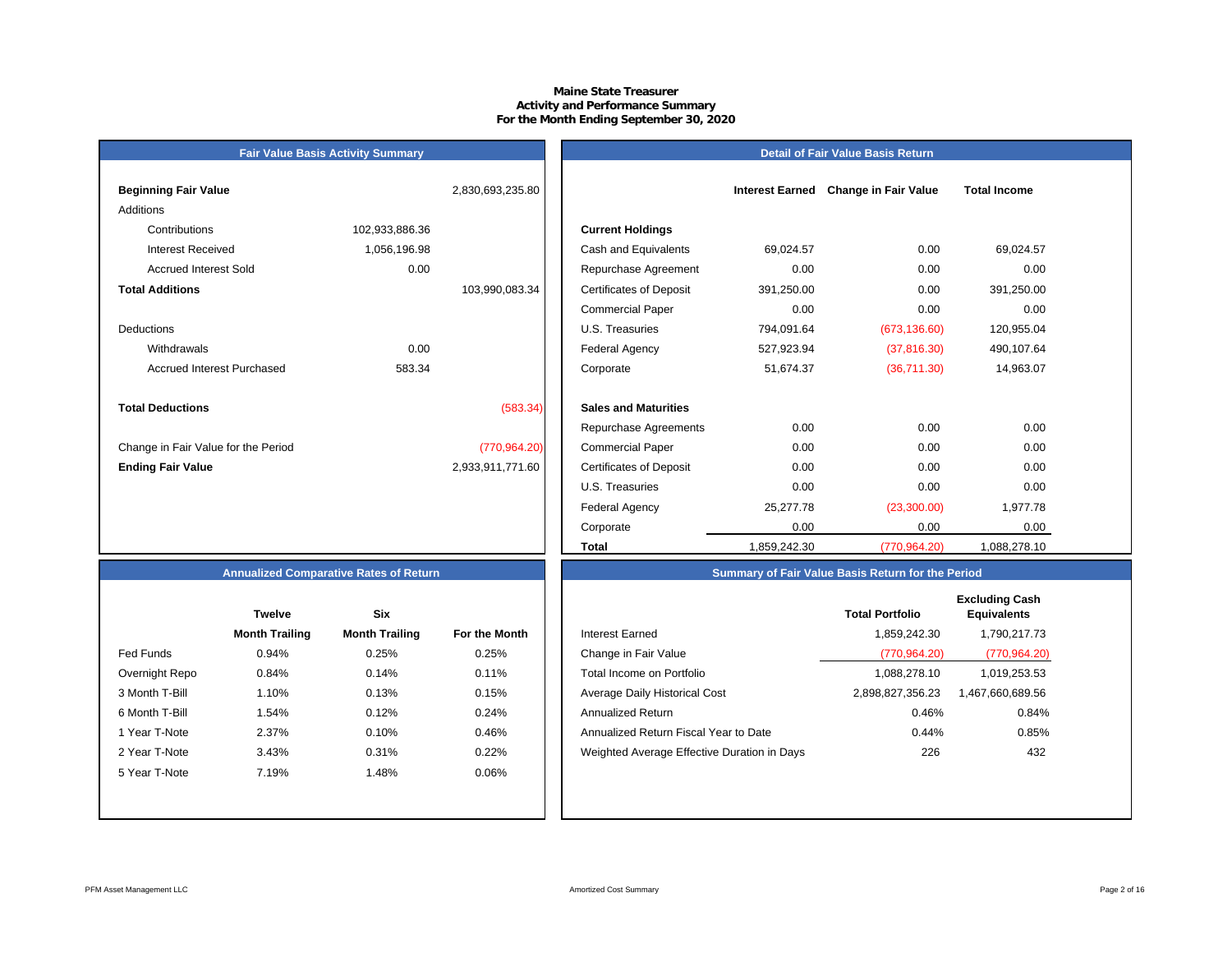# **Maine State Treasurer Investments - By Security Type As of September 30, 2020**

| <b>Security Type</b>           | Original<br>Cost | <b>Amortized</b><br>Cost | Fair<br>Value    | Accrued<br>Interest | Unrealized<br>Gain (Loss) | Weighted<br>Average<br><b>Final Maturity</b><br>(Days) | Weighted<br>Average<br><b>Effective</b><br><b>Duration</b><br>(Years) | Asset<br><b>Allocation</b> | Weighted<br>Average<br>Yield |
|--------------------------------|------------------|--------------------------|------------------|---------------------|---------------------------|--------------------------------------------------------|-----------------------------------------------------------------------|----------------------------|------------------------------|
| Cash and Cash Equivalents      | 1,402,000,000.00 | 1,402,000,000.00         | 1,402,000,000.00 | 69,022.62           | 0.00                      |                                                        | 0.00                                                                  | 47.8%                      | 0.06%                        |
| Repurchase Agreements          | 0.00             | 0.00                     | 0.00             | 0.00                | 0.00                      |                                                        |                                                                       | 0.0%                       |                              |
| <b>Commercial Paper</b>        | 0.00             | 0.00                     | 0.00             | 0.00                | 0.00                      |                                                        |                                                                       | 0.0%                       |                              |
| <b>Certificates of Deposit</b> | 225,000,000.00   | 225,000,000.00           | 225,000,000.00   | 5,266,736.11        | 0.00                      | 216                                                    | 0.60                                                                  | 7.7%                       | 2.09%                        |
| U.S. Treasuries                | 604,298,416.68   | 602,950,152.77           | 614,973,178.50   | 2,380,995.78        | 12,023,025.73             | 505                                                    | 1.36                                                                  | 21.0%                      | 1.39%                        |
| U.S. Instrumentality           | 658,229,387.50   | 658,158,861.25           | 664,327,054.55   | 2,085,280.31        | 6,168,193.30              | 777                                                    | 1.21                                                                  | 22.6%                      | 1.00%                        |
| Corporate                      | 26,837,592.85    | 26,895,696.33            | 27,611,538.55    | 66,229.42           | 715,842.22                | 510                                                    | 1.35                                                                  | 0.9%                       | 2.29%                        |
| Total                          | 2,916,365,397.03 | 2,915,004,710.35         | 2,933,911,771.60 | 9,868,264.24        | 18,907,061.25             | 304                                                    | 0.62                                                                  | 100.0%                     | 0.73%                        |

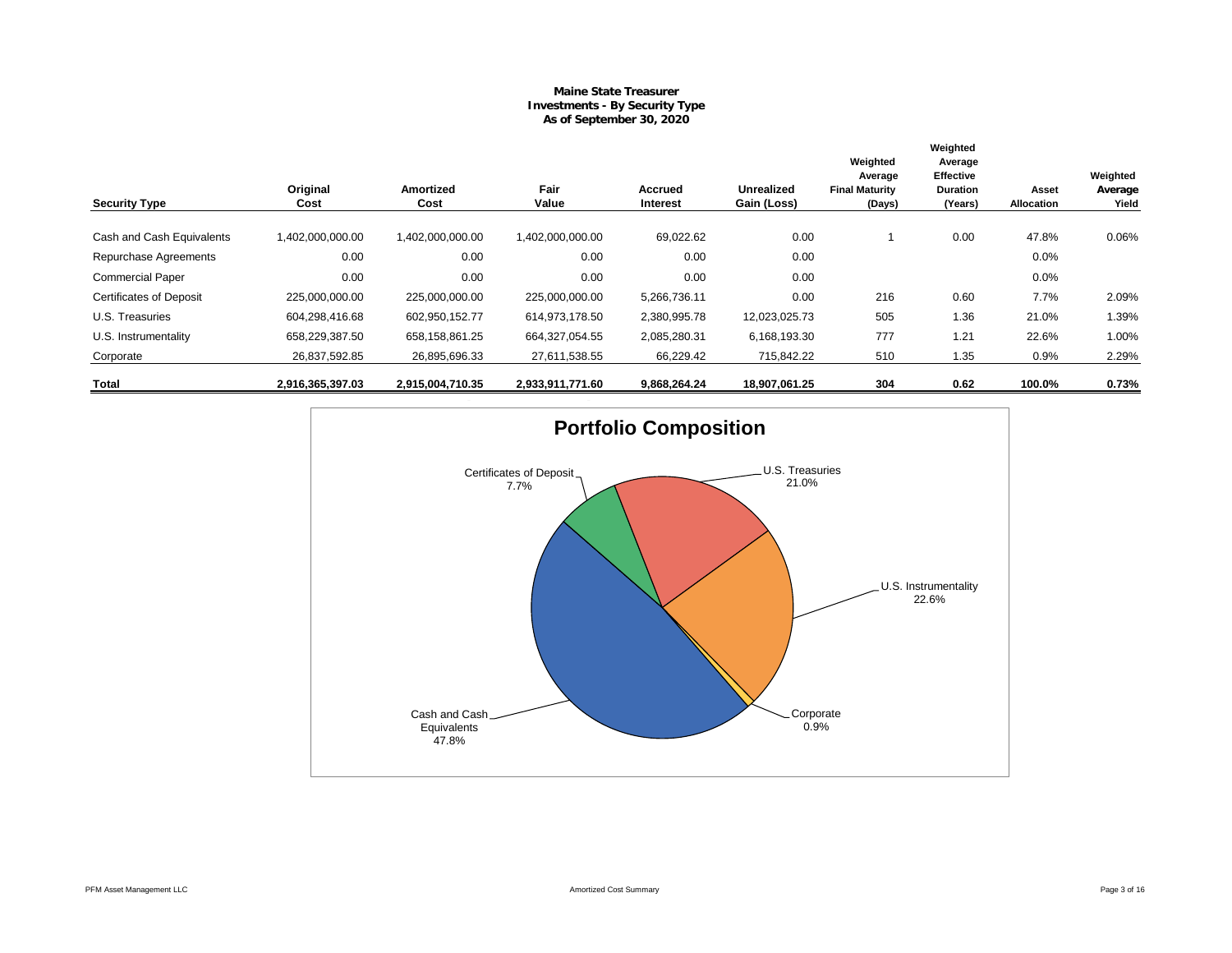# **Maine State Treasurer Investments - By Maturity As of September 30, 2020**

|                                                                                                                                                     |           | <b>Maturity Distribution</b> | September 30, 2020 | <b>Original Cost</b> | Percentage   |              | <b>Original Cost</b><br>August 31, 2020 |  |
|-----------------------------------------------------------------------------------------------------------------------------------------------------|-----------|------------------------------|--------------------|----------------------|--------------|--------------|-----------------------------------------|--|
|                                                                                                                                                     |           | Overnight                    |                    | 1,402,000,000.00     | 48.1%        |              | 1,348,000,000.00                        |  |
|                                                                                                                                                     |           | Under 90 Days                |                    | 164,957,466.66       | 5.7%         |              | 84,954,000.00                           |  |
|                                                                                                                                                     |           | 90 to 180 Days               |                    | 75,265,625.00        | 2.6%         |              | 175,200,291.66                          |  |
|                                                                                                                                                     |           | 180 Days to 1 Year           |                    | 160,197,070.32       | 5.5%         |              | 160, 197, 070.32                        |  |
|                                                                                                                                                     |           | 1 to 2 Years                 |                    | 649,479,422.54       | 22.3%        |              | 614,749,872.54                          |  |
|                                                                                                                                                     |           | 2 to 3 Years                 |                    | 464,465,812.51       | 15.9%        |              | 429,205,862.51                          |  |
|                                                                                                                                                     |           | Over 3 Years                 |                    | $\blacksquare$       | 0.0%         |              |                                         |  |
|                                                                                                                                                     |           | Totals <sub>\$</sub>         |                    | 2,916,365,397.03     | 100.0%       | \$           | 2,812,307,097.03                        |  |
| \$1,600,000,000<br>\$1,400,000,000<br>\$1,200,000,000<br>\$1,000,000,000<br>\$800,000,000<br>\$600,000,000<br>\$400,000,000<br>\$200,000,000<br>\$- |           |                              |                    |                      |              |              | September 30, 2020<br>August 31, 2020   |  |
|                                                                                                                                                     | Overnight | Under 90 Days                | 90 to 180 Days     | 180 Days to 1 Year   | 1 to 2 Years | 2 to 3 Years | Over 3 Years                            |  |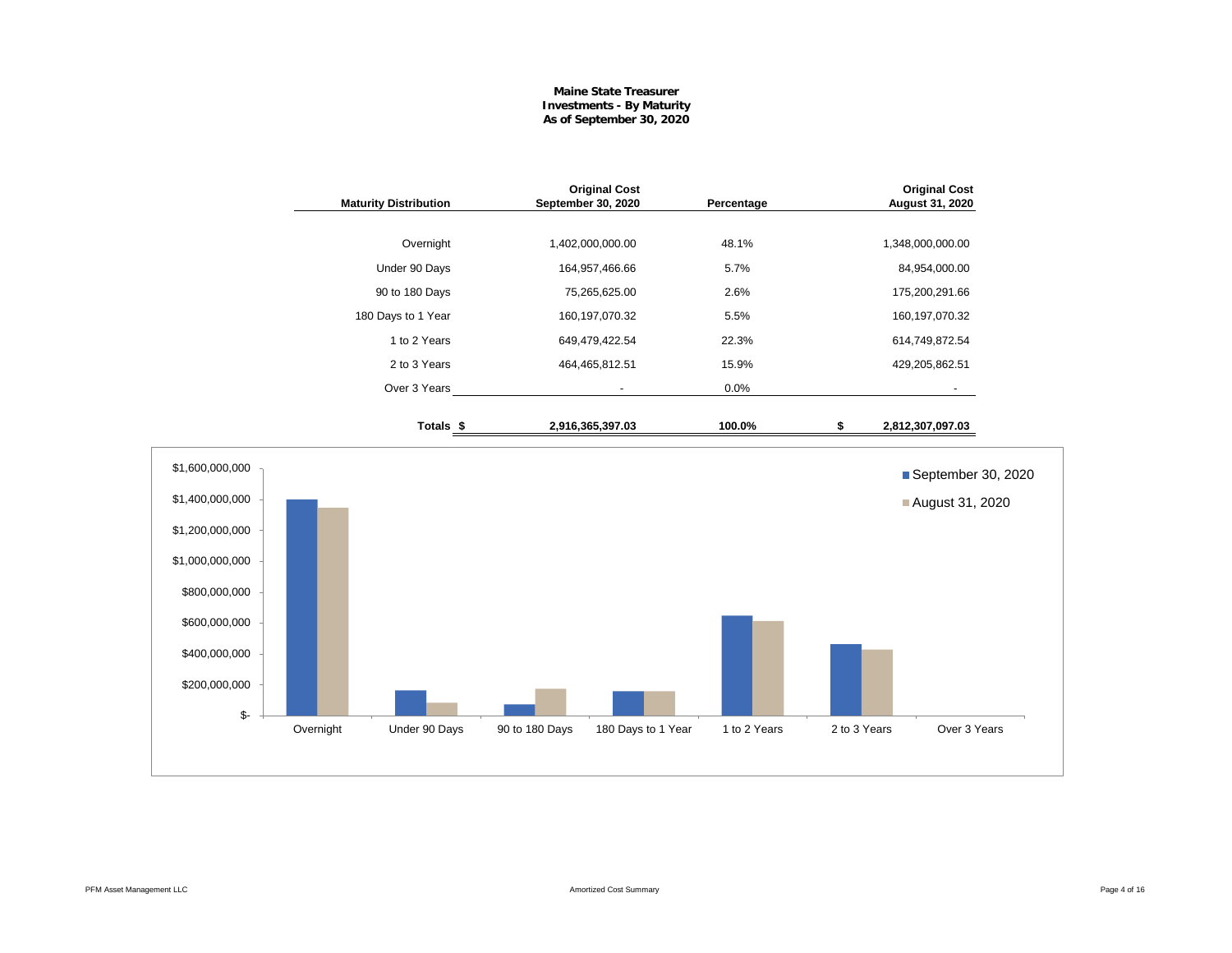|                                                   | <b>PURCHASE</b> |             | <b>MATURITY</b><br><b>COUPON DATE / CALL</b><br><b>DATE</b> |                  | <b>ORIGINAL</b><br><b>COST/ACCRUED</b> | AMORTIZED COST/          | ACCRETION FAIR VALUE/CHANGE UNREALIZED GAIN |        | AI PURCHASED | <b>INTEREST</b> | <b>INTEREST</b><br>EARNED | <b>TOTAL</b><br><b>ACCRUED</b> |                     |              |
|---------------------------------------------------|-----------------|-------------|-------------------------------------------------------------|------------------|----------------------------------------|--------------------------|---------------------------------------------|--------|--------------|-----------------|---------------------------|--------------------------------|---------------------|--------------|
| <b>DESCRIPTION</b><br><b>CASH AND EQUIVALENTS</b> | <b>DATE</b>     | <b>RATE</b> |                                                             |                  | PAR VALUE INTEREST PURCHASE            | (AMORTIZATION)           | IN FAIR VALUE                               | (LOSS) |              | <b>RECEIVED</b> |                           |                                | INTEREST ALLOCATION | <b>YIELD</b> |
| <b>BAR HARBOR BANK &amp; TRUST</b>                | 09/30/20        | 0.100V      |                                                             | 49,000,000.00    | 49,000,000.00<br>0.00                  | 49.000.000.00<br>0.00    | 49,000,000.00<br>0.00                       | 0.00   | 0.00         | 3,726.80        | 3,825.14                  | 3,825.14                       | 1.67%               | 0.100        |
| <b>CITIZENS BANK</b>                              | 09/30/20        | 0.080V      |                                                             | 100,000,000.00   | 100,000,000.00<br>0.00                 | 100,000,000.00<br>0.00   | 100,000,000.00<br>0.00                      | 0.00   | 0.00         | 7,376.87        | 6,884.97                  | 6,884.97                       | 3.41%               | 0.080        |
| <b>BANGOR SAVINGS BANK NOW</b>                    | 09/30/20        | 0.050V      |                                                             | 40,000,000.00    | 40,000,000.00<br>0.00                  | 40,000,000.00<br>0.00    | 40,000,000.00<br>0.00                       | 0.00   | 0.00         | 1,584.69        | 1,639.35                  | 1,639.35                       | 1.36%               | 0.050        |
| <b>TD BANK</b>                                    | 09/30/20        | 0.080V      |                                                             | 250,000,000.00   | 250,000,000.00<br>0.00                 | 250,000,000.00<br>0.00   | 250,000,000.00<br>0.00                      | 0.00   | 0.00         | 21,789.78       | 19,262.30                 | 19,262.30                      | 8.52%               | 0.080        |
| ANDROSCOGGIN BANK                                 | 09/30/20        | 0.080V      |                                                             | 25,000,000.00    | 25.000.000.00<br>0.00                  | 25.000.000.00<br>0.00    | 25.000.000.00<br>0.00                       | 0.00   | 0.00         | 2,123.30        | 2.027.40                  | 2.027.40                       | 0.85%               | 0.080        |
| <b>BATH SAVINGS</b>                               | 09/30/20        | 0.080V      |                                                             | 14,000,000.00    | 14,000,000.00<br>0.00                  | 14,000,000.00<br>0.00    | 14,000,000.00<br>0.00                       | 0.00   | 0.00         | 1,223.57        | 1,096.99                  | 1,096.99                       | 0.48%               | 0.080        |
| <b>BIDDEFORD SAVINGS BANK</b>                     | 09/30/20        | 0.100V      |                                                             | 5,000,000.00     | 5,000,000.00<br>0.00                   | 5,000,000.00<br>0.00     | 5,000,000.00<br>0.00                        | 0.00   | 0.00         | 424.68          | 410.97                    | 410.97                         | 0.17%               | 0.100        |
| <b>MACHIAS SAVINGS BANK</b>                       | 09/30/20        | 0.050V      |                                                             | 0.00             | 0.00<br>0.00                           | 0.00<br>0.00             | 0.00<br>0.00                                | 0.00   | 0.00         | 438.37          | 0.00                      | 0.00                           | 0.00%               | 0.050        |
| NORTHEAST BANK                                    | 09/30/20        | 0.100V      |                                                             | 25,000,000.00    | 25,000,000.00<br>0.00                  | 25,000,000.00<br>0.00    | 25,000,000.00<br>0.00                       | 0.00   | 0.00         | 2,150.70        | 2,054.79                  | 2,054.79                       | 0.85%               | 0.100        |
| FIDELITY GOVERNMENT PORTFOLIO                     | 09/30/20        | 0.040V      |                                                             | 494,000,000.00   | 494,000,000.00<br>0.00                 | 494,000,000.00<br>0.00   | 494,000,000.00<br>0.00                      | 0.00   | 0.00         | 28,961.06       | 16,672.08                 | 16,672.08                      | 16.84%              | 0.040        |
| <b>FIRST NATIONAL</b>                             | 09/30/20        | 0.050V      |                                                             | 50,000,000.00    | 50,000,000.00<br>0.00                  | 50,000,000.00<br>0.00    | 50,000,000.00<br>0.00                       | 0.00   | 0.00         | 2,117.49        | 2,049.18                  | 2,049.18                       | 1.70%               | 0.050        |
| PFM FUNDS - GOVT SELECT SERIES INST CL            | 09/30/20        | 0.030V      |                                                             | 200,000,000.00   | 200,000,000.00<br>0.00                 | 200,000,000.00<br>0.00   | 200,000,000.00<br>0.00                      | 0.00   | 0.00         | 7,384.42        | 4,963.45                  | 4,963.45                       | 6.82%               | 0.030        |
| U.S. BANK MONEY MARKET FUND                       | 09/30/20        | 0.070 V     |                                                             | 150,000,000.00   | 150,000,000.00<br>0.00                 | 150,000,000.00<br>0.00   | 150,000,000.00<br>0.00                      | 0.00   | 0.00         | 8,722.05        | 8,136.00                  | 8,136.00                       | 5.11%               | 0.070        |
| MISCELLAENOUS INCOME                              | 09/30/20        | 0.000V      |                                                             | 0.00             | 0.00<br>0.00                           | 0.00<br>0.00             | 0.00<br>0.00                                | 0.00   | 0.00         | 1.95            | 1.95                      | 0.00                           | 0.00%               | 0.000        |
| <b>TOTAL</b>                                      |                 |             |                                                             | 1,402,000,000.00 | 1,402,000,000.00<br>0.00               | 1,402,000,000.00<br>0.00 | 1,402,000,000.00<br>0.00                    | 0.00   | 0.00         | 88,025.73       | 69,024.57                 | 69,022.62                      | 47.79%              | 0.057        |
| <b>CERTIFICATES OF DEPOSIT</b>                    |                 |             |                                                             |                  |                                        |                          |                                             |        |              |                 |                           |                                |                     |              |
| BANGOR SAVINGS BANK CERT DEPOS                    | 04/08/19        | 2.650       | 10/08/20                                                    | 5,000,000.00     | 5,000,000.00<br>0.00                   | 5,000,000.00<br>0.00     | 5,000,000.00<br>0.00                        | 0.00   | 0.00         | 0.00            | 11,041.67                 | 199,486.11                     | 0.17%               | 2.650        |
| CAMDEN NATIONAL BANK CERT DEPOS                   | 01/17/20        | 1.750       | 10/17/20                                                    | 25,000,000.00    | 25,000,000.00<br>0.00                  | 25,000,000.00<br>0.00    | 25,000,000.00<br>0.00                       | 0.00   | 0.00         | 0.00            | 36,458.34                 | 313,541.67                     | 0.85%               | 1.750        |
| CAMDEN NATIONAL BANK CERT DEPOS                   | 01/17/20        | 1.750       | 01/17/21                                                    | 50,000,000.00    | 50,000,000.00<br>0.00                  | 50,000,000.00<br>0.00    | 50,000,000.00<br>0.00                       | 0.00   | 0.00         | 0.00            | 72,916.66                 | 627,083.33                     | 1.70%               | 1.750        |
| BANGOR SAVINGS BANK CERT DEPOS                    | 04/08/19        |             | 2.700 04/08/21                                              | 15,000,000.00    | 15,000,000.00<br>0.00                  | 15,000,000.00<br>0.00    | 15,000,000.00<br>0.00                       | 0.00   | 0.00         | 0.00            | 33,750.00                 | 609,750.00                     | 0.51%               | 2.700        |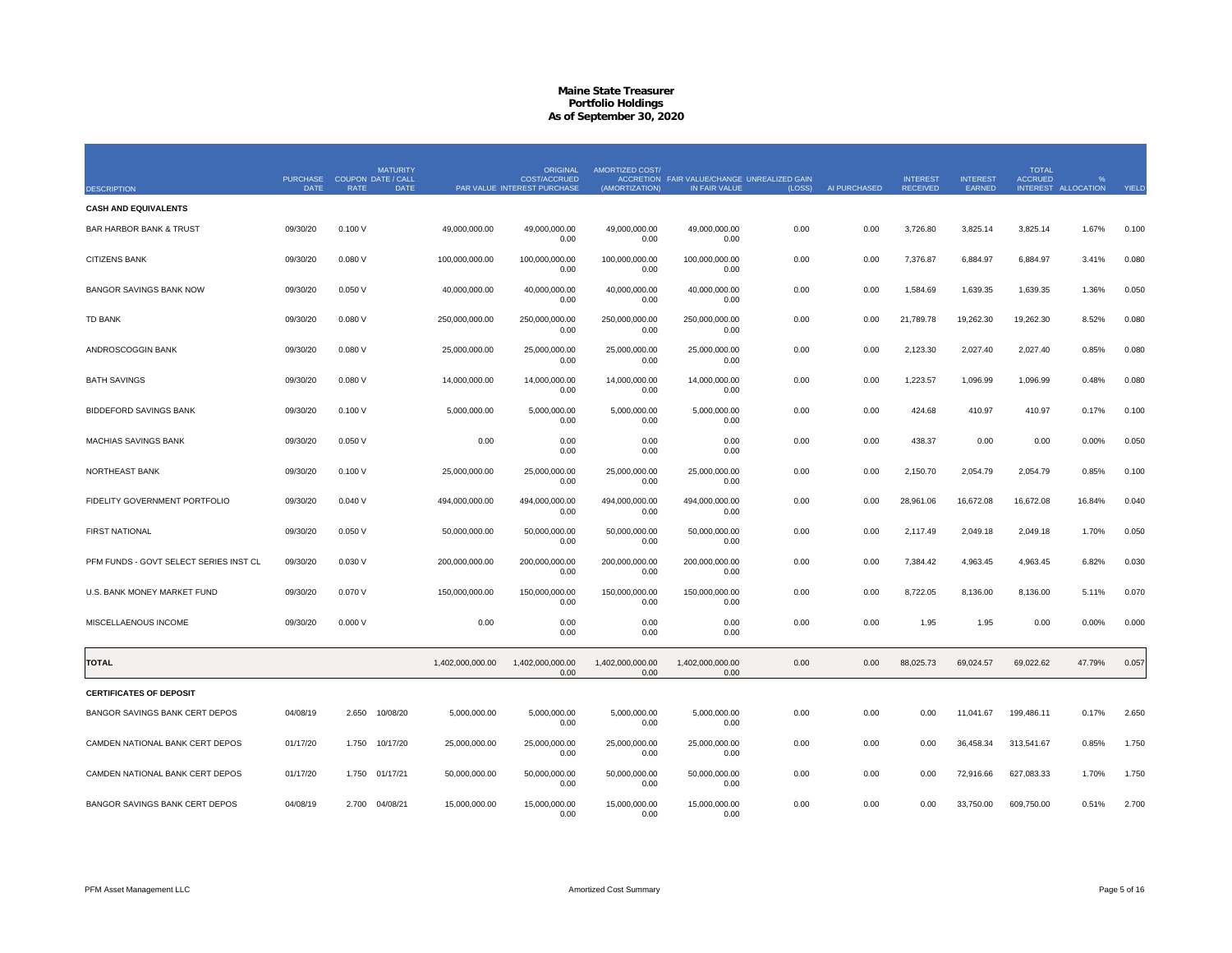| <b>DESCRIPTION</b>                         | <b>PURCHASE</b><br><b>DATE</b> | <b>RATE</b> | <b>MATURITY</b><br><b>COUPON DATE / CALL</b><br><b>DATE</b> |                | <b>ORIGINAL</b><br><b>COST/ACCRUED</b><br>PAR VALUE INTEREST PURCHASE | <b>AMORTIZED COST/</b><br>(AMORTIZATION) | ACCRETION FAIR VALUE/CHANGE UNREALIZED GAIN<br>IN FAIR VALUE | (LOSS)     | AI PURCHASED | <b>INTEREST</b><br><b>RECEIVED</b> | <b>INTEREST</b><br>EARNED | <b>TOTAL</b><br><b>ACCRUED</b><br><b>INTEREST</b> | <b>ALLOCATION</b> | YIELD |
|--------------------------------------------|--------------------------------|-------------|-------------------------------------------------------------|----------------|-----------------------------------------------------------------------|------------------------------------------|--------------------------------------------------------------|------------|--------------|------------------------------------|---------------------------|---------------------------------------------------|-------------------|-------|
| PEOPLES UNITED CERT DEPOS                  | 04/18/19                       |             | 2.550 04/18/21                                              | 15,000,000.00  | 15,000,000.00<br>0.00                                                 | 15,000,000.00<br>0.00                    | 15,000,000.00<br>0.00                                        | 0.00       | 0.00         | 0.00                               | 31,875.00                 | 565,250.00                                        | 0.51%             | 2.550 |
| PEOPLES UNITED CERT DEPOS                  | 04/22/19                       | 2.550       | 04/22/21                                                    | 25,000,000.00  | 25,000,000.00<br>0.00                                                 | 25.000.000.00<br>0.00                    | 25,000,000.00<br>0.00                                        | 0.00       | 0.00         | 0.00                               | 53,125.00                 | 935,000.00                                        | 0.85%             | 2.549 |
| BAR HARBOR BANK & TRUST CERT DEPOS         | 06/12/19                       | 2.330       | 06/12/21                                                    | 50,000,000.00  | 50,000,000.00<br>0.00                                                 | 50,000,000.00<br>0.00                    | 50,000,000.00<br>0.00                                        | 0.00       | 0.00         | 0.00                               | 97,083.33                 | 1,543,625.00                                      | 1.70%             | 2.330 |
| PEOPLES UNITED CERT DEPOS                  | 01/17/20                       | 1.650       | 01/17/22                                                    | 40,000,000.00  | 40,000,000.00<br>0.00                                                 | 40,000,000.00<br>0.00                    | 40,000,000.00<br>0.00                                        | 0.00       | 0.00         | 0.00                               | 55,000.00                 | 473,000.00                                        | 1.36%             | 1.650 |
| <b>TOTAL</b>                               |                                |             |                                                             | 225.000.000.00 | 225.000.000.00<br>0.00                                                | 225.000.000.00<br>0.00                   | 225.000.000.00<br>0.00                                       | 0.00       | 0.00         | 0.00                               |                           | 391,250.00 5,266,736.11                           | 7.7%              | 2.087 |
| <b>U.S. TREASURIES</b>                     |                                |             |                                                             |                |                                                                       |                                          |                                                              |            |              |                                    |                           |                                                   |                   |       |
| TREASURY BILL BILLS<br>912796TY5           | 07/16/20                       | 0.000       | 12/31/20                                                    | 50,000,000.00  | 49,967,333.33<br>0.00                                                 | 49,982,305.55<br>5,833.33                | 49,987,995.00<br>6,480.00                                    | 5,689.45   | 0.00         | 0.00                               | 0.00                      | 0.00                                              | 1.70%             | 0.140 |
| TREASURY BILL BILLS<br>912796TY5.          | 07/16/20                       | 0.000       | 12/31/20                                                    | 50.000.000.00  | 49.967.333.33<br>0.00                                                 | 49.982.305.55<br>5,833.33                | 49.987.995.00<br>6,480.00                                    | 5.689.45   | 0.00         | 0.00                               | 0.00                      | 0.00                                              | 1.70%             | 0.140 |
| <b>US TREASURY N/B</b><br>9128286D7        | 02/26/20                       | 2.500       | 02/28/21                                                    | 25,000,000.00  | 25,265,625.00<br>0.00                                                 | 25,108,271.06<br>(21,654.21)             | 25,246,095.00<br>(46,875.00)                                 | 137,823.94 | 0.00         | 0.00                               | 51,795.58                 | 53,522.10                                         | 0.86%             | 1.435 |
| US TREASURY NOTES<br>9128284W7             | 09/16/19                       | 2.750       | 08/15/21                                                    | 25,000,000.00  | 25,432,617.19<br>0.00                                                 | 25,196,812.97<br>(18, 567.26)            | 25,570,312.50<br>(50, 782.50)                                | 373,499.53 | 0.00         | 0.00                               | 56,046.20                 | 87,805.71                                         | 0.87%             | 1.825 |
| US TREASURY N/B NOTES<br>9128282F6         | 08/28/19                       | 1.125       | 08/31/21                                                    | 30,000,000.00  | 29,764,453.13<br>0.00                                                 | 29,892,816.55<br>9,627.26                | 30,271,875.00<br>(18,750.00)                                 | 379,058.45 | 0.00         | 0.00                               | 27,969.61                 | 28,901.93                                         | 1.03%             | 1.523 |
| <b>US TREASURY NOTES</b><br>9128286C9      | 09/30/19                       | 2.500       | 02/15/22                                                    | 25,000,000.00  | 25,493,164.06<br>0.00                                                 | 25,284,888.79<br>(17, 025.23)            | 25,808,595.00<br>(46, 875.00)                                | 523,706.21 | 0.00         | 0.00                               | 50,951.09                 | 79,823.37                                         | 0.88%             | 1.649 |
| <b>US TREASURY NOTES</b><br>912828W89      | 09/03/19                       | 1.875       | 03/31/22                                                    | 40,000,000.00  | 40,404,687.50<br>0.00                                                 | 40,235,063.16<br>(12, 915.56)            | 41,037,500.00<br>(50,000.00)                                 | 802,436.84 | 0.00         | 375,000.00                         | 61,486.67                 | 2,060.44                                          | 1.40%             | 1.473 |
| UNITED STATES TREASURY NOTES<br>9128286M7  | 10/29/19                       | 2.250       | 04/15/22                                                    | 23.000.000.00  | 23.321.640.63<br>0.00                                                 | 23.200.712.34<br>(10,733.28)             | 23.747.500.00<br>(35,937.50)                                 | 546.787.66 | 0.00         | 0.00                               | 42.418.04                 | 238.954.92                                        | 0.81%             | 1.668 |
| UNITED STATES TREASURY NOTES<br>9128286M7  | 11/14/19                       | 2.250       | 04/15/22                                                    | 30,000,000.00  | 30,426,562.50<br>0.00                                                 | 30,271,009.70<br>(14, 492.49)            | 30,975,000.00<br>(46,875.00)                                 | 703,990.30 | 0.00         | 0.00                               | 55,327.87                 | 311,680.33                                        | 1.06%             | 1.647 |
| UNITED STATES TREASURY NOTES<br>9128286U9  | 10/31/19                       |             | 2.125 05/15/22                                              | 25,000,000.00  | 25,289,062.50<br>0.00                                                 | 25, 184, 289.04<br>(9,354.77)            | 25,804,687.50<br>(39,062.50)                                 | 620,398.46 | 0.00         | 0.00                               | 43,308.43                 | 200,662.37                                        | 0.88%             | 1.658 |
| UNITED STATES TREASURY NOTES<br>9128286U9  | 10/31/19                       | 2.125       | 05/15/22                                                    | 25,000,000.00  | 25,289,062.50<br>0.00                                                 | 25, 184, 289.04<br>(9,354.77)            | 25,804,687.50<br>(39,062.50)                                 | 620,398.46 | 0.00         | 0.00                               | 43,308.43                 | 200,662.37                                        | 0.88%             | 1.658 |
| US TREASURY N/B NOTES<br>912828XG0         | 07/08/19                       | 2.125       | 06/30/22                                                    | 27,000,000.00  | 27,241,523.44<br>0.00                                                 | 27, 141, 406. 65<br>(6,659.65)           | 27,936,562.50<br>(37, 970.10)                                | 795,155.85 | 0.00         | 0.00                               | 46,773.09                 | 144,996.60                                        | 0.95%             | 1.815 |
| UNITED STATES TREASURY NOTES<br>9128287C8  | 07/19/19                       | 1.750       | 07/15/22                                                    | 25,000,000.00  | 24,945,312.50<br>0.00                                                 | 24,967,347.76<br>1,502.41                | 25,718,750.00<br>(31,250.00)                                 | 751,402.24 | 0.00         | 0.00                               | 35,665.76                 | 92,730.98                                         | 0.88%             | 1.826 |
| UNITED STATES TREASURY NOTES<br>9128287C8  | 08/01/19                       | 1.750       | 07/15/22                                                    | 25,000,000.00  | 24,967,773.44<br>0.00                                                 | 24,980,526.68<br>896.02                  | 25,718,750.00<br>(31,250.00)                                 | 738,223.32 | 0.00         | 0.00                               | 35,665.76                 | 92,730.98                                         | 0.88%             | 1.795 |
| UNITED STATES TREASURY NOTES<br>9128287C8. | 08/05/19                       |             | 1.750 07/15/22                                              | 26,000,000.00  | 26.142.187.50<br>0.00                                                 | 26,086,238.37<br>(3,968.03)              | 26,747,500.00<br>(32,500.00)                                 | 661.261.63 | 0.00         | 0.00                               | 37.092.39                 | 96.440.22                                         | 0.91%             | 1.559 |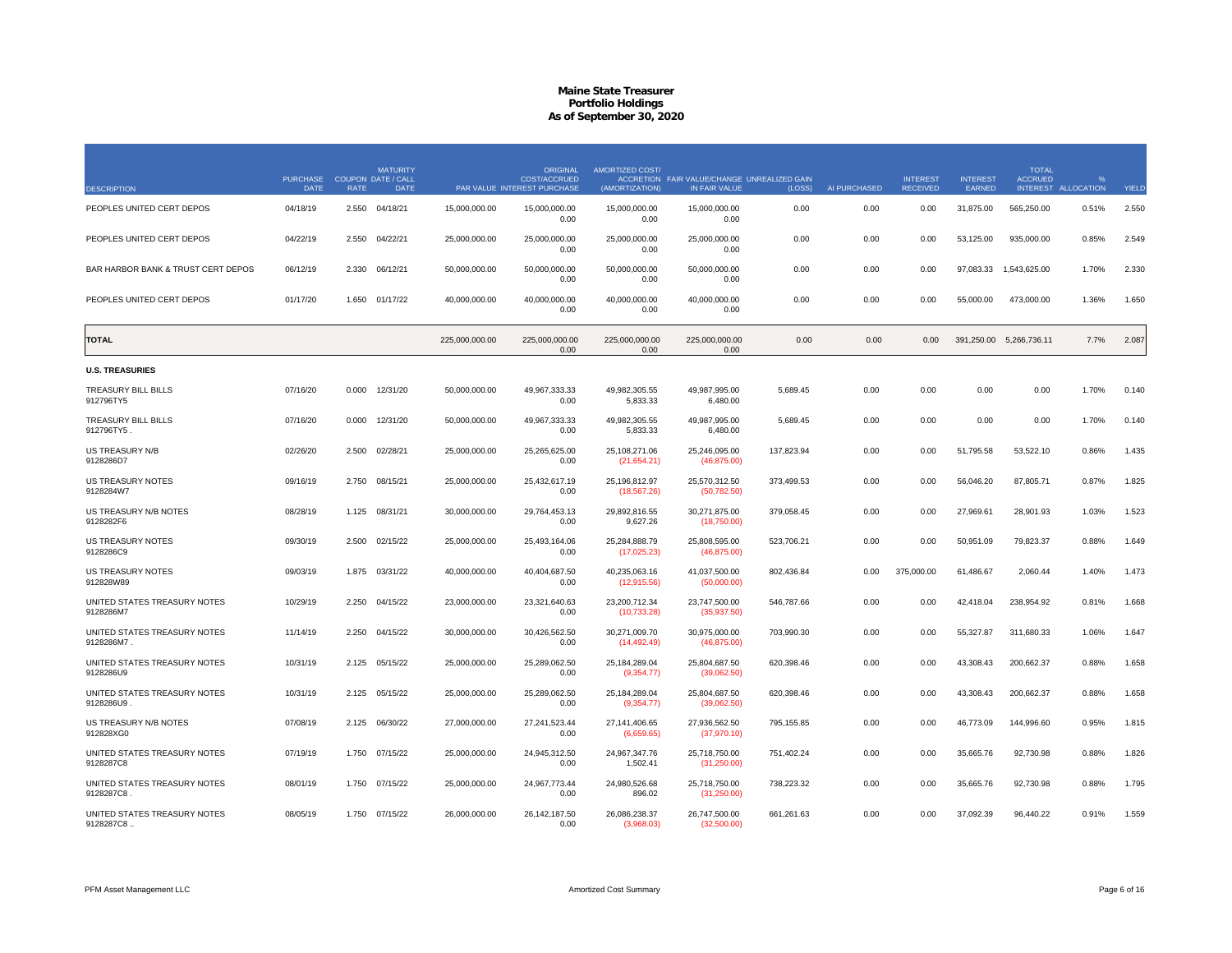|                                            | <b>PURCHASE</b> |             | <b>MATURITY</b><br><b>COUPON DATE / CALL</b> |                | <b>ORIGINAL</b><br><b>COST/ACCRUED</b> | AMORTIZED COST/                 | ACCRETION FAIR VALUE/CHANGE UNREALIZED GAIN |               |              | <b>INTEREST</b> | <b>INTEREST</b> | <b>TOTAL</b><br><b>ACCRUED</b> |                   |       |
|--------------------------------------------|-----------------|-------------|----------------------------------------------|----------------|----------------------------------------|---------------------------------|---------------------------------------------|---------------|--------------|-----------------|-----------------|--------------------------------|-------------------|-------|
| <b>DESCRIPTION</b>                         | <b>DATE</b>     | <b>RATE</b> | <b>DATE</b>                                  |                | PAR VALUE INTEREST PURCHASE            | (AMORTIZATION)                  | IN FAIR VALUE                               | (LOSS)        | AI PURCHASED | <b>RECEIVED</b> | EARNED          | <b>INTEREST</b>                | <b>ALLOCATION</b> | YIELD |
| UNITED STATES TREASURY NOTES<br>9128287C8  | 08/23/19        |             | 1.750 07/15/22                               | 35,000,000.00  | 35,211,914.06<br>0.00                  | 35, 130, 717.09<br>(6,014.59)   | 36,006,250.00<br>(43,750.00)                | 875,532.91    | 0.00         | 0.00            | 49,932.06       | 129,823.37                     | 1.23%             | 1.535 |
| <b>US TREASURY NOTES</b><br>9128282S8      | 09/30/19        | 1.625       | 08/31/22                                     | 25,000,000.00  | 25,008,789.06<br>0.00                  | 25,005,763.18<br>(247.35)       | 25,710,937.50<br>(27, 342.50)               | 705,174.32    | 0.00         | 0.00            | 33,667.12       | 34,789.36                      | 0.88%             | 1.612 |
| UNITED STATES TREASURY NOTES<br>912828YK0  | 10/21/19        | 1.375       | 10/15/22                                     | 30,000,000.00  | 29,844,140.63<br>0.00                  | 29,893,615.26<br>4,289.71       | 30,754,686.00<br>(23, 439.00)               | 861,070.74    | 0.00         | 0.00            | 33,811.47       | 190,471.31                     | 1.05%             | 1.554 |
| US TREASURY N/B NOTES<br>9128283C2         | 11/14/19        | 2.000       | 10/31/22                                     | 30,000,000.00  | 30,307,031.25<br>0.00                  | 30,215,659.66<br>(8,512.88)     | 31, 157, 814.00<br>(42, 186.00)             | 942, 154.34   | 0.00         | 0.00            | 48,913.05       | 251,086.96                     | 1.06%             | 1.644 |
| UNITED STATES TREASURY NOTES<br>912828YW4  | 12/31/19        | 1.625       | 12/15/22                                     | 30,000,000.00  | 30,008,203.13<br>0.00                  | 30,006,114.37<br>(227.86)       | 30,979,686.00<br>(42, 189.00)               | 973,571.63    | 0.00         | 0.00            | 39,959.02       | 143,852.46                     | 1.06%             | 1.615 |
| <b>TOTAL</b>                               |                 |             |                                              | 601,000,000.00 | 604,298,416.68<br>0.00                 | 602,950,152.77<br>(111, 745.87) | 614,973,178.50<br>(673, 136.60)             | 12,023,025.73 | 0.00         | 375,000.00      |                 | 794,091.64 2,380,995.78        | 20.96%            | 1.388 |
| <b>FEDERAL AGENCY SECURITIES</b>           |                 |             |                                              |                |                                        |                                 |                                             |               |              |                 |                 |                                |                   |       |
| <b>FANNIE MAE NOTES</b><br>3135G0U84       | 12/31/18        | 2.875       | 10/30/20                                     | 15,000,000.00  | 15,071,400.00<br>0.00                  | 15,003,095.07<br>(3,201.79)     | 15,033,285.00<br>(34,230.00)                | 30,189.93     | 0.00         | 0.00            | 35,937.50       | 180,885.42                     | 0.51%             | 2.606 |
| <b>FANNIE MAE NOTES</b><br>3135G0U84       | 11/07/18        | 2.875       | 10/30/20                                     | 20,000,000.00  | 19,951,400.00<br>0.00                  | 19,998,050.62<br>2,016.60       | 20,044,380.00<br>(45,640.00)                | 46,329.38     | 0.00         | 0.00            | 47,916.66       | 241,180.55                     | 0.68%             | 3.002 |
| FEDERAL HOME LOAN BANKS NOTES<br>3130AF5B9 | 01/16/19        | 3.000       | 10/12/21                                     | 10,000,000.00  | 10,103,100.00<br>0.00                  | 10,038,765.60<br>(3,093.00)     | 10,294,120.00<br>(22,620.00)                | 255,354.40    | 0.00         | 0.00            | 25,000.00       | 140,833.33                     | 0.35%             | 2.607 |
| <b>FANNIE MAE NOTES</b><br>3135G0S38       | 02/26/19        | 2.000       | 01/05/22                                     | 15,000,000.00  | 14,788,500.00<br>0.00                  | 14,906,607.76<br>6,077.59       | 15,350,865.00<br>(17,010.00)                | 444,257.24    | 0.00         | 0.00            | 25,000.00       | 71,666.67                      | 0.52%             | 2.514 |
| <b>FANNIE MAE NOTES</b><br>3135G0U92       | 09/16/19        |             | 2.625 01/11/22                               | 25,000,000.00  | 25,462,250.00<br>0.00                  | 25,254,564.56<br>(16, 353.19)   | 25,791,875.00<br>(41, 175.00)               | 537,310.44    | 0.00         | 0.00            | 54,687.50       | 145,833.33                     | 0.88%             | 1.807 |
| <b>FANNIE MAE NOTES</b><br>3135G0T45       | 07/19/19        | 1.875       | 04/05/22                                     | 15,000,000.00  | 14,994,450.00<br>0.00                  | 14,996,914.18<br>168.01         | 15,392,055.00<br>(11,865.00)                | 395,140.82    | 0.00         | 0.00            | 23,437.50       | 137,500.00                     | 0.52%             | 1.889 |
| <b>FANNIE MAE NOTES</b><br>3135G0V59.      | 05/15/19        | 2.250       | 04/12/22                                     | 20,000,000.00  | 20,021,600.00<br>0.00                  | 20,011,338.48<br>(609.59)       | 20,644,080.00<br>(21, 840.00)               | 632,741.52    | 0.00         | 0.00            | 37,500.00       | 211,250.00                     | 0.70%             | 2.211 |
| <b>FANNIE MAE NOTES</b><br>3135G0V59       | 04/16/19        |             | 2.250 04/12/22                               | 40,000,000.00  | 39,820,800.00<br>0.00                  | 39,908,430.77<br>4,923.08       | 41,288,160.00<br>(43,680.00)                | 1,379,729.23  | 0.00         | 0.00            | 75,000.00       | 422,500.00                     | 1.41%             | 2.406 |
| FREDDIE MAC NOTES (CALLABLE)<br>3134GVNS3  | 04/29/20        | 0.550       | 04/27/22<br>10/27/20                         | 23,800,000.00  | 23,800,000.00<br>727.22                | 23,800,000.00<br>0.00           | 23,806,449.80<br>(5,259.80)                 | 6,449.80      | 0.00         | 0.00            | 10,908.33       | 55,996.11                      | 0.81%             | 0.550 |
| FEDERAL HOME LOAN BANK<br>313379Q69        | 07/15/19        | 2.125       | 06/10/22                                     | 30,000,000.00  | 30,176,400.00<br>0.00                  | 30,102,581.34<br>(4,987.75)     | 31,004,340.00<br>(27,690.00)                | 901,758.66    | 0.00         | 0.00            | 53,125.00       | 196,562.50                     | 1.06%             | 1.916 |
| FREDDIE MAC NOTES CALLABLE<br>3134GV5J3    | 07/13/20        | 0.320       | 07/08/22<br>01/08/21                         | 35,000,000.00  | 35,003,500.00<br>1,555.56              | 35,001,935.75<br>(586.60)       | 35,012,285.00<br>5,040.00                   | 10,349.25     | 0.00         | 0.00            | 9,333.33        | 25,822.22                      | 1.19%             | 0.315 |
| <b>FANNIE MAE NOTES</b><br>3135G0W33       | 10/24/19        | 1.375       | 09/06/22                                     | 25,000,000.00  | 24,816,750.00<br>0.00                  | 24.876.725.91<br>5,245.71       | 25,583,875.00<br>(9,875.00)                 | 707,149.09    | 0.00         | 171.875.00      | 28,645.84       | 23,871.53                      | 0.87%             | 1.638 |
| <b>FANNIE MAE NOTES</b><br>3135G0W33       | 10/29/19        | 1.375       | 09/06/22                                     | 10,000,000.00  | 9,912,800.00<br>0.00                   | 9,941,058.49<br>2,508.15        | 10,233,550.00<br>(3,950.00)                 | 292,491.51    | 0.00         | 68,750.00       | 11,458.33       | 9,548.61                       | 0.35%             | 1.689 |
| FREDDIE MAC NOTES (CALLABLE)<br>3134GV6H6  | 07/21/20        | 0.320       | 10/20/22<br>07/20/21                         | 35,000,000.00  | 34,993,000.00<br>311.11                | 34,993,613.89<br>255.79         | 35,026,285.00<br>385.00                     | 32,671.11     | 0.00         | 0.00            | 9,333.33        | 22,088.89                      | 1.19%             | 0.329 |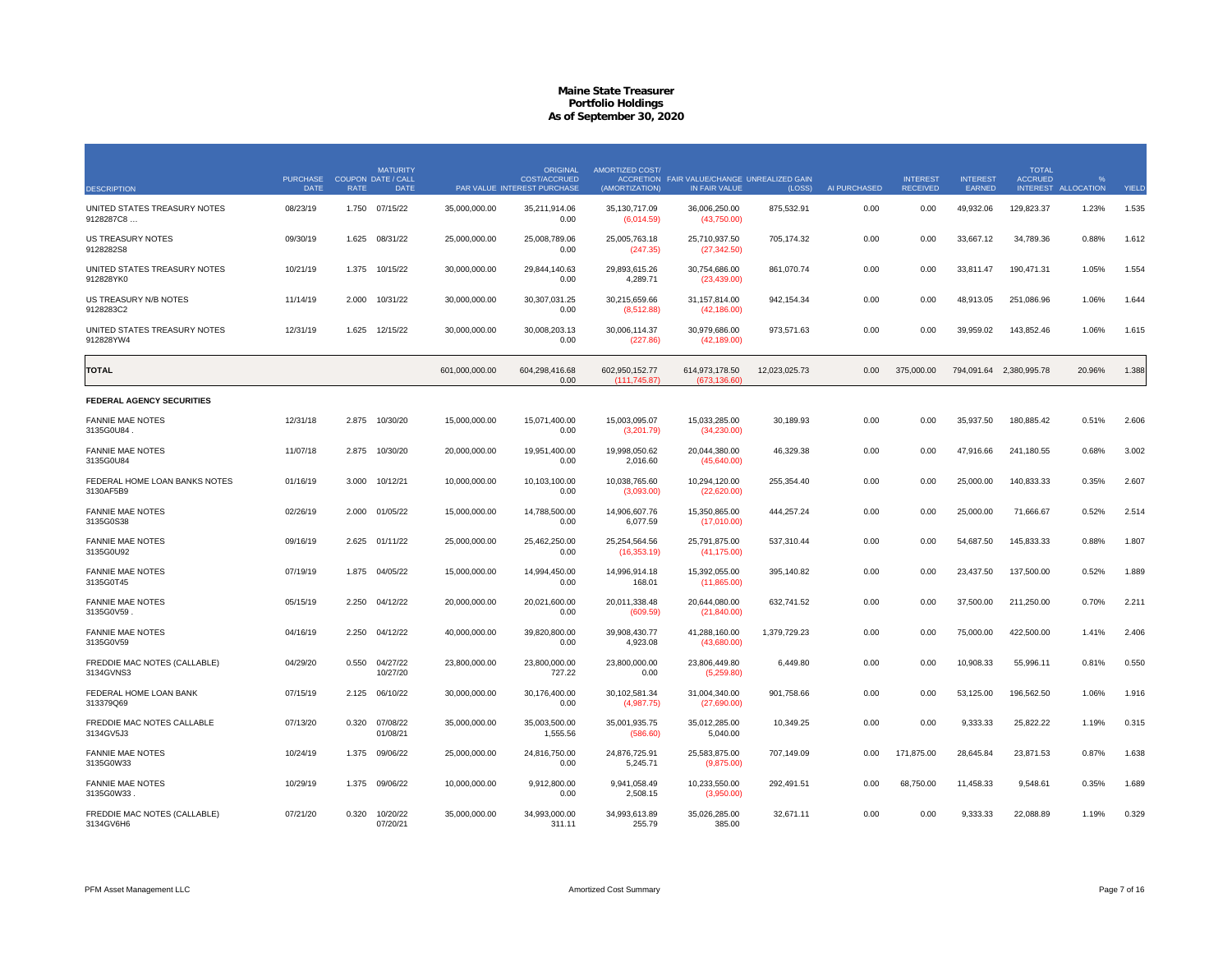| <b>DESCRIPTION</b>                          | PURCHASE COUPON DATE / CALL<br><b>DATE</b> | <b>RATE</b> | <b>MATURITY</b><br><b>DATE</b> |                  | <b>ORIGINAL</b><br><b>COST/ACCRUED</b><br>PAR VALUE INTEREST PURCHASE | <b>AMORTIZED COST/</b><br>(AMORTIZATION) | ACCRETION FAIR VALUE/CHANGE UNREALIZED GAIN<br>IN FAIR VALUE | (LOSS)        | AI PURCHASED | <b>INTEREST</b><br><b>RECEIVED</b> | <b>INTEREST</b><br>EARNED              | <b>TOTAL</b><br><b>ACCRUED</b> | %<br><b>INTEREST ALLOCATION</b> | YIELD |
|---------------------------------------------|--------------------------------------------|-------------|--------------------------------|------------------|-----------------------------------------------------------------------|------------------------------------------|--------------------------------------------------------------|---------------|--------------|------------------------------------|----------------------------------------|--------------------------------|---------------------------------|-------|
| FREDDIE MAC NOTES (CALLABLE)<br>3134GV6H6   | 07/28/20                                   | 0.320       | 10/20/22<br>07/20/21           | 35,000,000.00    | 35,000,000.00<br>2,488.89                                             | 35,000,000.00<br>0.00                    | 35,026,285.00<br>385.00                                      | 26,285.00     | 0.00         | 0.00                               | 9,333.33                               | 22,088.89                      | 1.19%                           | 0.320 |
| <b>FREDDIE MAC NOTES</b><br>3137EAEQ8       | 04/29/20                                   | 0.375       | 04/20/23                       | 13,750,000.00    | 13,720,437.50<br>1,289.06                                             | 13,724,656.83<br>816.65                  | 13,805,343.75<br>(96.25)                                     | 80,686.92     | 0.00         | 0.00                               | 4,296.88                               | 23,059.90                      | 0.47%                           | 0.448 |
| FANNIE MAE NOTES (CALLABLE)<br>3136G4VE0    | 04/29/20                                   | 0.550       | 04/27/23<br>04/27/21           | 10,750,000.00    | 10,750,000.00<br>328.47                                               | 10,750,000.00<br>0.00                    | 10,769,651.00<br>4,224.75                                    | 19,651.00     | 0.00         | 0.00                               | 4,927.08                               | 25,292.36                      | 0.37%                           | 0.550 |
| FANNIE MAE NOTES (CALLABLE)<br>3135G05B5    | 07/06/20                                   | 0.450       | 06/30/23<br>06/30/21           | 35,000,000.00    | 34,998,250.00<br>2,625.00                                             | 34.998.389.81<br>48.21                   | 35,057,435.00<br>24,745.00                                   | 59.045.19     | 0.00         | 0.00                               | 13,125.00                              | 39,812.50                      | 1.19%                           | 0.452 |
| <b>FANNIE MAE NOTES</b><br>3135G05G4        | 07/28/20                                   | 0.250       | 07/10/23                       | 35,000,000.00    | 34,949,250.00<br>4,375.00                                             | 34.952.312.91<br>1,413.65                | 35.022.435.00<br>4,025.00                                    | 70,122.09     | 0.00         | 0.00                               | 7,291.67                               | 19,687.50                      | 1.19%                           | 0.299 |
| FANNIE MAE NOTES (CALLABLE)<br>3136G4D26    | 07/28/20                                   | 0.400       | 07/28/23<br>07/28/21           | 30,000,000.00    | 30.000.000.00<br>0.00                                                 | 30.000.000.00<br>0.00                    | 30.028.170.00<br>4,050.00                                    | 28.170.00     | 0.00         | 0.00                               | 10,000.00                              | 21,000.00                      | 1.02%                           | 0.400 |
| FANNIE MAE NOTES (CALLABLE)<br>3135G05R0    | 08/12/20                                   | 0.300       | 08/10/23<br>08/10/22           | 50,000,000.00    | 49,906,000.00<br>833.33                                               | 49,910,300.09<br>2,580.05                | 50,026,250.00<br>90,000.00                                   | 115,949.91    | 0.00         | 0.00                               | 12,500.00                              | 21,250.00                      | 1.71%                           | 0.363 |
| FANNIE MAE NOTES (CALLABLE)<br>3135G05V1    | 08/21/20                                   | 0.360       | 08/18/23<br>02/18/22           | 10,000,000.00    | 10,000,000.00<br>300.00                                               | 10,000,000.00<br>0.00                    | 10,013,800.00<br>16,780.00                                   | 13,800.00     | 0.00         | 0.00                               | 3,000.00                               | 4,300.00                       | 0.34%                           | 0.360 |
| FANNIE MAE NOTES (CALLABLE)<br>3135G05V1.   | 08/21/20                                   | 0.360       | 08/18/23<br>02/18/22           | 50,000,000.00    | 50,000,000.00<br>1.500.00                                             | 50,000,000.00<br>0.00                    | 50,069,000.00<br>83.900.00                                   | 69,000.00     | 0.00         | 0.00                               | 15,000.00                              | 21,500.00                      | 1.71%                           | 0.360 |
| FREDDIE MAC NOTES (CALLABLE)<br>3134GWTL0   | 09/29/20                                   | 0.300       | 09/28/23<br>09/28/21           | 20,000,000.00    | 19,997,000.00<br>166.67                                               | 19,997,005.48<br>5.48                    | 20,000,880.00<br>3,880.00                                    | 3,874.52      | (166.67)     | 0.00                               | 333.33                                 | 500.00                         | 0.68%                           | 0.305 |
| FREDDIE MAC NOTES (CALLABLE)<br>3134GWTL0.  | 09/29/20                                   | 0.300       | 09/28/23<br>09/28/21           | 50,000,000.00    | 49,992,500.00<br>416.67                                               | 49,992,513.71<br>13.71                   | 50,002,200.00<br>9,700.00                                    | 9.686.29      | (416.67)     | 0.00                               | 833.33                                 | 1,250.00                       | 1.70%                           | 0.305 |
| <b>TOTAL</b>                                |                                            |             |                                | 658,300,000.00   | 658,229,387.50<br>16.916.98                                           | 658, 158, 861.25<br>(2.759.24)           | 664,327,054.55<br>(37.816.30)                                | 6,168,193.30  | (583.34)     | 240,625.00                         | 527,923.94                             | 2,085,280.31                   | 22.64%                          | 0.997 |
| <b>CORPORATE NOTES</b>                      |                                            |             |                                |                  |                                                                       |                                          |                                                              |               |              |                                    |                                        |                                |                                 |       |
| MICROSOFT CORP (CALLABLE) NOTE<br>594918BW3 | 02/06/20                                   | 2.400       | 02/06/22<br>01/06/22           | 10,000,000.00    | 10,156,600.00<br>0.00                                                 | 10,103,356.00<br>(6,711.43)              | 10,268,830.00<br>(23, 180.00)                                | 165,474.00    | 0.00         | 0.00                               | 20,000.00                              | 36,666.67                      | 0.35%                           | 1.601 |
| JOHNSON & JOHNSON CORP NOTES<br>478160CD4   | 03/08/19                                   | 2.250       | 03/03/22                       | 16,893,000.00    | 16,680,992.85<br>0.00                                                 | 16,792,340.33<br>5,829.71                | 17,342,708.55<br>(13,531.30)                                 | 550,368.22    | 0.00         | 190,046.25                         | 31,674.37                              | 29,562.75                      | 0.59%                           | 2.690 |
| <b>TOTAL</b>                                |                                            |             |                                | 26.893.000.00    | 26.837.592.85<br>0.00                                                 | 26.895.696.33<br>(881.72)                | 27,611,538.55<br>(36,711.30)                                 | 715.842.22    | 0.00         | 190.046.25                         | 51.674.37                              | 66.229.42                      | 0.94%                           | 2.285 |
| <b>GRAND TOTAL</b>                          |                                            |             |                                | 2,913,193,000.00 | 2.916.365.397.03<br>16,916.98                                         | 2.915.004.710.35<br>(115, 386.83)        | 2,933,911,771.60<br>(747, 664.20)                            | 18.907.061.25 | (583.34)     |                                    | 893.696.98  1.833.964.52  9.868.264.24 |                                | 100.00%                         | 0.725 |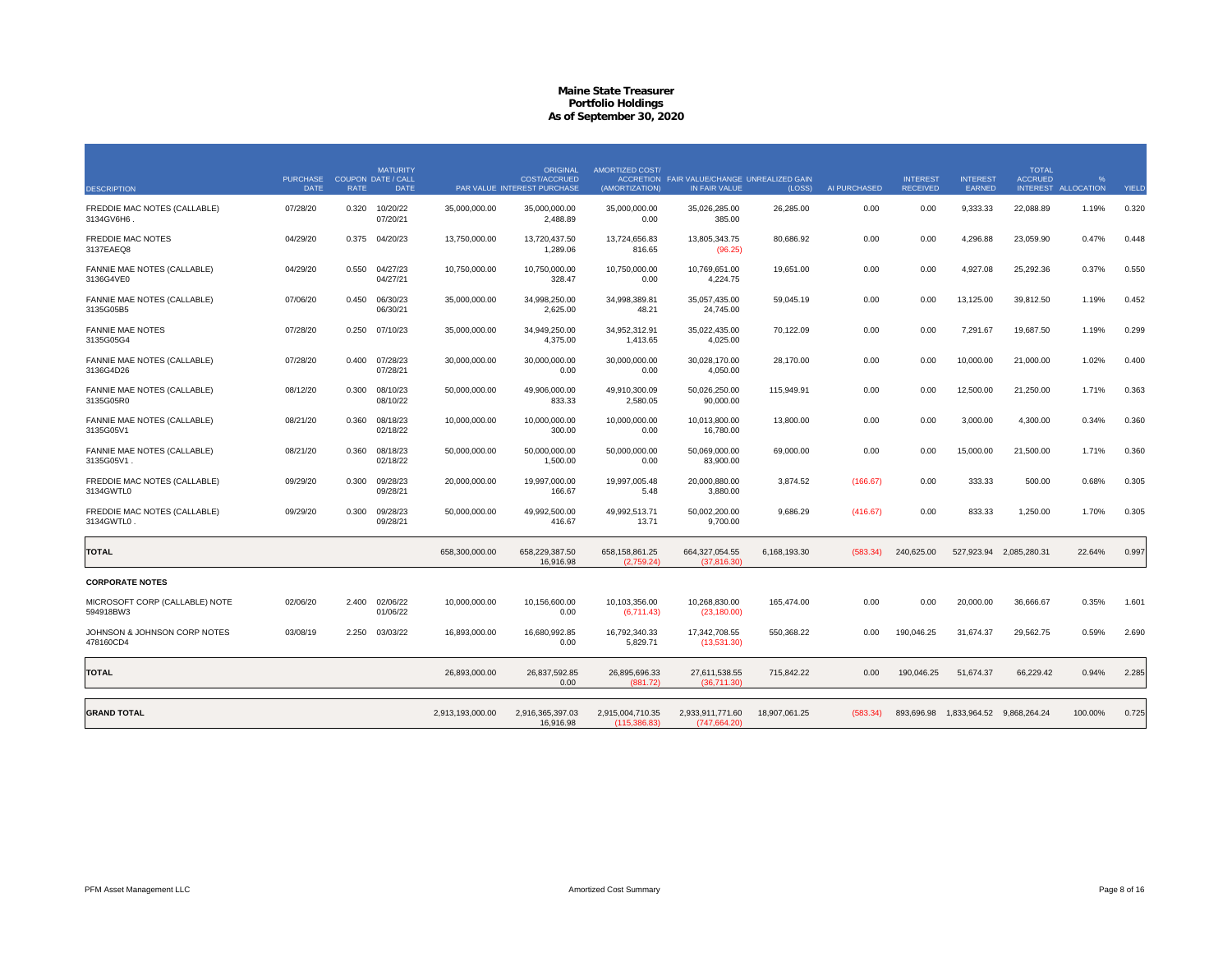| <b>CUSIP</b>                   |                             | <b>TYPE</b> | <b>COUPON</b><br><b>RATE</b> | <b>MATURITY</b><br><b>DATE</b> | <b>NEXT CALL</b> | DATE S&P RATING | MOODYS'<br><b>RATING</b> | PAR VALUE/<br><b>SHARES</b> | ORIGINAL        | % PORTFOLIO<br>COST ORIGINAL COST | <b>MARKET VALUE</b> | % PORTFOLIO<br><b>MARKET VALUE</b> | <b>WEIGHTED</b><br>AVERAGE<br><b>EFFECTIVE</b><br><b>DURATION</b><br>(YEARS) |
|--------------------------------|-----------------------------|-------------|------------------------------|--------------------------------|------------------|-----------------|--------------------------|-----------------------------|-----------------|-----------------------------------|---------------------|------------------------------------|------------------------------------------------------------------------------|
| <b>US TREASURY</b>             |                             |             |                              |                                |                  |                 |                          |                             |                 |                                   |                     |                                    |                                                                              |
| 912796TY5                      | UNITED STATES TREASURY BILL |             |                              | 12/31/2020                     |                  | $A-1+$          | $P-1$                    | 50,000,000.00               | 49,967,333.33   | 1.71%                             | 49,987,995.00       | 1.70%                              | 0.26                                                                         |
| 912796TY5.                     | UNITED STATES TREASURY BILL |             |                              | 12/31/2020                     |                  | $A-1+$          | $P-1$                    | 50,000,000.00               | 49,967,333.33   | 1.71%                             | 49,987,995.00       | 1.70%                              | 0.26                                                                         |
| 9128286D7                      | <b>U.S. TREASURY</b>        |             | 2.500                        | 2/28/2021                      |                  | $AA+$           | Aaa                      | 25,000,000.00               | 25,265,625.00   | 0.87%                             | 25,246,095.00       | 0.86%                              | 0.42                                                                         |
| 9128284W7                      | <b>U.S. TREASURY</b>        |             | 2.750                        | 8/15/2021                      |                  | AA+             | Aaa                      | 25,000,000.00               | 25,432,617.19   | 0.87%                             | 25,570,312.50       | 0.87%                              | 0.87                                                                         |
| 9128282F6                      | <b>U.S. TREASURY</b>        |             | 1.125                        | 8/31/2021                      |                  | AA+             | Aaa                      | 30,000,000.00               | 29,764,453.13   | 1.02%                             | 30,271,875.00       | 1.03%                              | 0.91                                                                         |
| 9128286C9                      | <b>U.S. TREASURY</b>        |             | 2.500                        | 2/15/2022                      |                  | $AA+$           | Aaa                      | 25,000,000.00               | 25,493,164.06   | 0.87%                             | 25,808,595.00       | 0.88%                              | 1.36                                                                         |
| 912828W89                      | <b>U.S. TREASURY</b>        |             | 1.875                        | 3/31/2022                      |                  | AA+             | Aaa                      | 40,000,000.00               | 40,404,687.50   | 1.39%                             | 41,037,500.00       | 1.40%                              | 1.49                                                                         |
| 9128286M7                      | <b>U.S. TREASURY</b>        |             | 2.250                        | 4/15/2022                      |                  | AA+             | Aaa                      | 23,000,000.00               | 23,321,640.63   | 0.80%                             | 23,747,500.00       | 0.81%                              | 1.51                                                                         |
| 9128286M7.                     | <b>U.S. TREASURY</b>        |             | 2.250                        | 4/15/2022                      |                  | AA+             | Aaa                      | 30,000,000.00               | 30,426,562.50   | 1.04%                             | 30,975,000.00       | 1.06%                              | 1.51                                                                         |
| 9128286U9                      | <b>U.S. TREASURY</b>        |             | 2.125                        | 5/15/2022                      |                  | AA+             | Aaa                      | 25,000,000.00               | 25,289,062.50   | 0.87%                             | 25,804,687.50       | 0.88%                              | 1.59                                                                         |
| 9128286U9.                     | <b>U.S. TREASURY</b>        |             | 2.125                        | 5/15/2022                      |                  | AA+             | Aaa                      | 25,000,000.00               | 25,289,062.50   | 0.87%                             | 25,804,687.50       | 0.88%                              | 1.59                                                                         |
| 912828XG0                      | <b>U.S. TREASURY</b>        |             | 2.125                        | 6/30/2022                      |                  | AA+             | Aaa                      | 27,000,000.00               | 27,241,523.44   | 0.93%                             | 27,936,562.50       | 0.95%                              | 1.72                                                                         |
| 9128287C8                      | <b>U.S. TREASURY</b>        |             | 1.750                        | 7/15/2022                      |                  | AA+             | Aaa                      | 25,000,000.00               | 24,945,312.50   | 0.86%                             | 25,718,750.00       | 0.88%                              | 1.77                                                                         |
| 9128287C8                      | <b>U.S. TREASURY</b>        |             | 1.750                        | 7/15/2022                      |                  | AA+             | Aaa                      | 25,000,000.00               | 24,967,773.44   | 0.86%                             | 25,718,750.00       | 0.88%                              | 1.77                                                                         |
| 9128287C8                      | <b>U.S. TREASURY</b>        |             | 1.750                        | 7/15/2022                      |                  | AA+             | Aaa                      | 26,000,000.00               | 26, 142, 187.50 | 0.90%                             | 26,747,500.00       | 0.91%                              | 1.77                                                                         |
| 9128287C8                      | <b>U.S. TREASURY</b>        |             | 1.750                        | 7/15/2022                      |                  | AA+             | Aaa                      | 35,000,000.00               | 35,211,914.06   | 1.21%                             | 36,006,250.00       | 1.23%                              | 1.77                                                                         |
| 9128282S8                      | <b>U.S. TREASURY</b>        |             | 1.625                        | 8/31/2022                      |                  | AA+             | Aaa                      | 25,000,000.00               | 25,008,789.06   | 0.86%                             | 25,710,937.50       | 0.88%                              | 1.89                                                                         |
| 912828YK0                      | <b>U.S. TREASURY</b>        |             | 1.375                        | 10/15/2022                     |                  | $AA+$           | Aaa                      | 30,000,000.00               | 29,844,140.63   | 1.02%                             | 30,754,686.00       | 1.05%                              | 2.01                                                                         |
| 9128283C2                      | <b>U.S. TREASURY</b>        |             | 2.000                        | 10/31/2022                     |                  | AA+             | Aaa                      | 30,000,000.00               | 30,307,031.25   | 1.04%                             | 31,157,814.00       | 1.06%                              | 2.04                                                                         |
| 912828YW4                      | <b>U.S. TREASURY</b>        |             | 1.625                        | 12/15/2022                     |                  | AA+             | Aaa                      | 30,000,000.00               | 30,008,203.13   | 1.03%                             | 30,979,686.00       | 1.06%                              | 2.17                                                                         |
|                                |                             |             |                              |                                |                  |                 |                          |                             |                 |                                   |                     |                                    |                                                                              |
| <b>ISSUER TOTAL</b>            |                             |             |                              |                                |                  |                 |                          | 601,000,000.00              | 604,298,416.68  | 20.72%                            | 614,973,178.50      | 20.96%                             | 1.36                                                                         |
| <b>FIDELITY GOVERNMENT MMF</b> | CASH AND CASH EQUIVALENTS   |             |                              | 10/1/2020                      |                  |                 | AAA                      | 494,000,000.00              | 494,000,000.00  | 16.94%                            | 494,000,000.00      | 16.84%                             |                                                                              |
|                                |                             |             |                              |                                |                  | AAA             |                          |                             |                 |                                   |                     |                                    | 0.00                                                                         |
| <b>ISSUER TOTAL</b>            |                             |             |                              |                                |                  |                 |                          | 494,000,000.00              | 494,000,000.00  | 16.94%                            | 494,000,000.00      | 16.84%                             | 0.00                                                                         |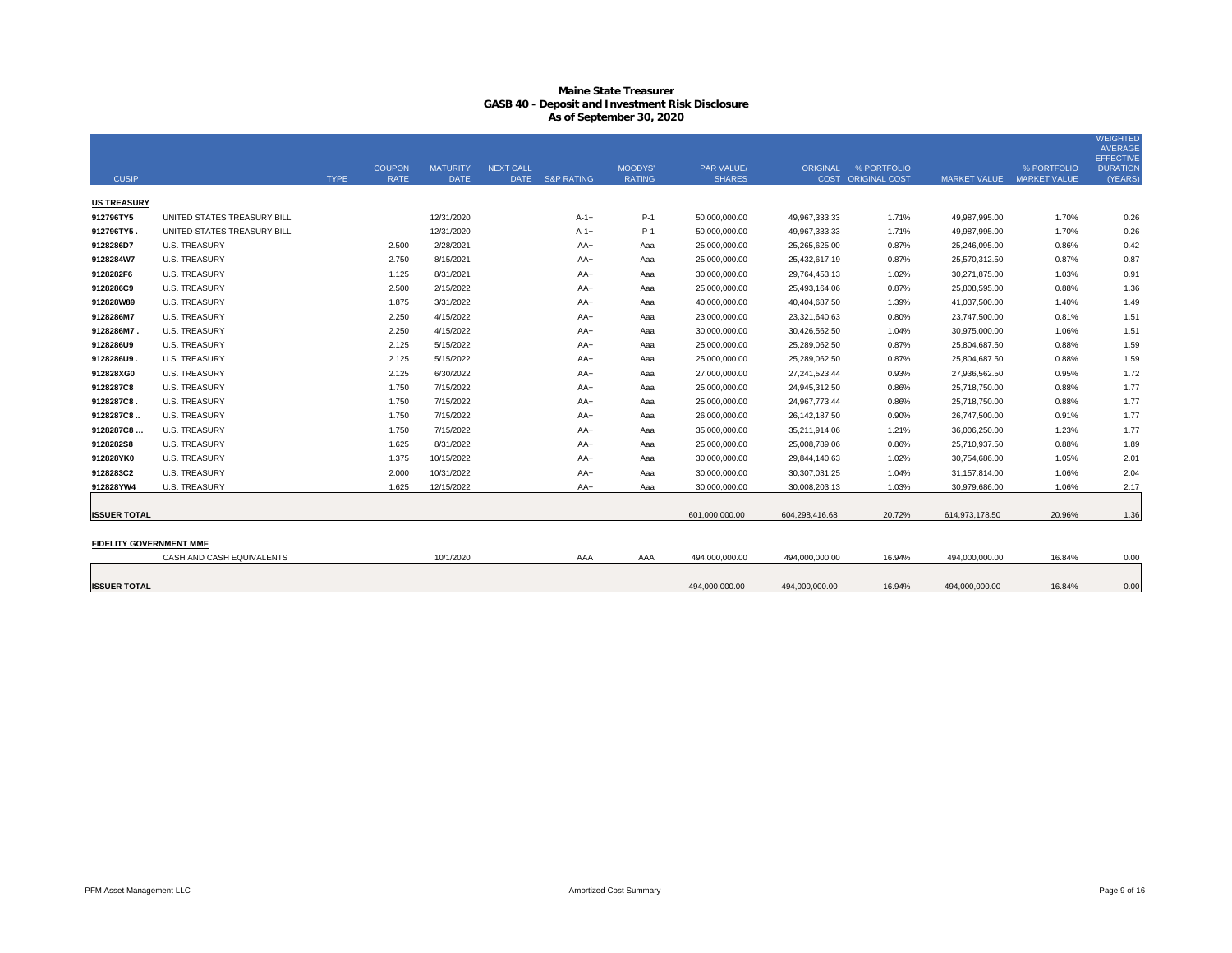|                        |                                              |             | <b>COUPON</b>  | <b>MATURITY</b>        | <b>NEXT CALL</b> |                       | MOODYS'       | <b>PAR VALUE/</b>              |                | ORIGINAL % PORTFOLIO |                           | % PORTFOLIO    | <b>WEIGHTED</b><br><b>AVERAGE</b><br><b>EFFECTIVE</b><br><b>DURATION</b> |
|------------------------|----------------------------------------------|-------------|----------------|------------------------|------------------|-----------------------|---------------|--------------------------------|----------------|----------------------|---------------------------|----------------|--------------------------------------------------------------------------|
| <b>CUSIP</b>           |                                              | <b>TYPE</b> | <b>RATE</b>    | <b>DATE</b>            | <b>DATE</b>      | <b>S&amp;P RATING</b> | <b>RATING</b> | <b>SHARES</b>                  |                | COST ORIGINAL COST   | MARKET VALUE MARKET VALUE |                | (YEARS)                                                                  |
| <b>FNMA</b>            |                                              |             |                |                        |                  |                       |               |                                |                |                      |                           |                |                                                                          |
| 3135G0U84              | <b>U.S. INSTRUMENTALITY</b>                  |             | 2.875          | 10/30/2020             |                  | AA+                   | Aaa           | 15,000,000.00                  | 15,071,400.00  | 0.52%                | 15,033,285.00             | 0.51%          | 0.08                                                                     |
| 3135G0U84              | U.S. INSTRUMENTALITY                         |             | 2.875          | 10/30/2020             |                  | AA+                   | Aaa           | 20,000,000.00                  | 19,951,400.00  | 0.68%                | 20,044,380.00             | 0.68%          | 0.08                                                                     |
| 3135G0S38              | U.S. INSTRUMENTALITY                         |             | 2.000          | 1/5/2022               |                  | AA+                   | Aaa           | 15,000,000.00                  | 14,788,500.00  | 0.51%                | 15,350,865.00             | 0.52%          | 1.25                                                                     |
| 3135G0U92              | U.S. INSTRUMENTALITY                         |             | 2.625          | 1/11/2022              |                  | AA+                   | Aaa           | 25,000,000.00                  | 25,462,250.00  | 0.87%                | 25,791,875.00             | 0.88%          | 1.26                                                                     |
| 3135G0T45              | U.S. INSTRUMENTALITY                         |             | 1.875          | 4/5/2022               |                  | AA+                   | Aaa           | 15,000,000.00                  | 14,994,450.00  | 0.51%                | 15,392,055.00             | 0.52%          | 1.49                                                                     |
| 3135G0V59              | U.S. INSTRUMENTALITY                         |             | 2.250          | 4/12/2022              |                  | AA+                   | Aaa           | 20,000,000.00                  | 20,021,600.00  | 0.69%                | 20,644,080.00             | 0.70%          | 1.50                                                                     |
| 3135G0V59              | U.S. INSTRUMENTALITY                         |             | 2.250          | 4/12/2022              |                  | AA+                   | Aaa           | 40,000,000.00                  | 39,820,800.00  | 1.37%                | 41,288,160.00             | 1.41%          | 1.50                                                                     |
| 3135G0W33              | U.S. INSTRUMENTALITY                         |             | 1.375          | 9/6/2022               |                  | AA+                   | Aaa           | 25,000,000.00                  | 24,816,750.00  | 0.85%                | 25,583,875.00             | 0.87%          | 1.91                                                                     |
| 3135G0W33.             | U.S. INSTRUMENTALITY                         |             | 1.375          | 9/6/2022               |                  | AA+                   | Aaa           | 10,000,000.00                  | 9,912,800.00   | 0.34%                | 10,233,550.00             | 0.35%          | 1.91                                                                     |
| 3136G4VE0              | U.S. INSTRUMENTALITY                         |             | 0.550          | 4/27/2023              | 4/27/2021        | AA+                   | Aaa           | 10,750,000.00                  | 10,750,000.00  | 0.37%                | 10,769,651.00             | 0.37%          | 0.57                                                                     |
| 3135G05B5              | U.S. INSTRUMENTALITY                         |             | 0.450          | 6/30/2023              | 6/30/2021        | AA+                   | Aaa           | 35,000,000.00                  | 34,998,250.00  | 1.20%                | 35,057,435.00             | 1.19%          | 0.75                                                                     |
| 3135G05G4              | U.S. INSTRUMENTALITY                         |             | 0.250          | 7/10/2023              |                  | AA+                   | Aaa           | 35,000,000.00                  | 34,949,250.00  | 1.20%                | 35,022,435.00             | 1.19%          | 2.77                                                                     |
| 3136G4D26              | U.S. INSTRUMENTALITY                         |             | 0.400          | 7/28/2023              | 7/28/2021        | AA+                   | Aaa           | 30,000,000.00                  | 30,000,000.00  | 1.03%                | 30,028,170.00             | 1.02%          | 2.81                                                                     |
| 3135G05R0              | U.S. INSTRUMENTALITY                         |             | 0.300          | 8/10/2023              | 8/10/2022        | AA+                   | Aaa           | 50,000,000.00                  | 49,906,000.00  | 1.71%                | 50,026,250.00             | 1.71%          | 1.86                                                                     |
| 3135G05V1              | U.S. INSTRUMENTALITY                         |             | 0.360          | 8/18/2023              | 2/18/2022        | AA+                   | Aaa           | 10,000,000.00                  | 10,000,000.00  | 0.34%                | 10,013,800.00             | 0.34%          | 0.38                                                                     |
| 3135G05V1              | U.S. INSTRUMENTALITY                         |             | 0.360          | 8/18/2023              | 2/18/2022        | AA+                   | Aaa           | 50,000,000.00                  | 50,000,000.00  | 1.71%                | 50,069,000.00             | 1.71%          | 0.38                                                                     |
|                        |                                              |             |                |                        |                  |                       |               |                                |                |                      |                           |                |                                                                          |
| <b>ISSUER TOTAL</b>    |                                              |             |                |                        |                  |                       |               | 405,750,000.00                 | 405,443,450.00 | 13.90%               | 410,348,866.00            | 13.99%         | 1.39                                                                     |
|                        |                                              |             |                |                        |                  |                       |               |                                |                |                      |                           |                |                                                                          |
| <b>TD BANK</b>         |                                              |             |                |                        |                  |                       |               |                                |                |                      |                           |                |                                                                          |
|                        | CASH AND CASH EQUIVALENTS                    |             |                | 10/1/2020              |                  |                       |               | 250,000,000.00                 | 250,000,000.00 | 8.57%                | 250,000,000.00            | 8.52%          | 0.00                                                                     |
|                        |                                              |             |                |                        |                  |                       |               |                                |                |                      |                           |                |                                                                          |
| <b>ISSUER TOTAL</b>    |                                              |             |                |                        |                  |                       |               | 250,000,000.00                 | 250,000,000.00 | 8.57%                | 250,000,000.00            | 8.52%          | 0.00                                                                     |
|                        |                                              |             |                |                        |                  |                       |               |                                |                |                      |                           |                |                                                                          |
| <b>FHLMC</b>           |                                              |             |                |                        |                  |                       |               |                                |                |                      |                           |                |                                                                          |
| 3134GVNS3              | U.S. INSTRUMENTALITY                         |             | 0.550          | 4/27/2022              | 10/27/2020       | AA+                   | Aaa           | 23,800,000.00                  | 23,800,000.00  | 0.82%                | 23,806,449.80             | 0.81%          | 0.08                                                                     |
| 3134GV5J3              | U.S. INSTRUMENTALITY                         |             | 0.320          | 7/8/2022               | 1/8/2021         | AA+                   | Aaa           | 35,000,000.00                  | 35,003,500.00  | 1.20%                | 35,012,285.00             | 1.19%          | 0.27                                                                     |
| 3134GV6H6              | U.S. INSTRUMENTALITY                         |             | 0.320          | 10/20/2022             | 7/20/2021        | AA+                   | Aaa           | 35,000,000.00                  | 34,993,000.00  | 1.20%                | 35,026,285.00             | 1.19%          | 0.80                                                                     |
| 3134GV6H6.             | U.S. INSTRUMENTALITY                         |             | 0.320          | 10/20/2022             | 7/20/2021        | AA+                   | Aaa           | 35,000,000.00                  | 35,000,000.00  | 1.20%                | 35,026,285.00             | 1.19%          | 0.80                                                                     |
| 3137EAEQ8<br>3134GWTL0 | U.S. INSTRUMENTALITY<br>U.S. INSTRUMENTALITY |             | 0.375<br>0.300 | 4/20/2023<br>9/28/2023 | 9/28/2021        | AA+<br>AA+            | Aaa           | 13,750,000.00<br>20,000,000.00 | 13,720,437.50  | 0.47%<br>0.69%       | 13,805,343.75             | 0.47%<br>0.68% | 2.54<br>0.99                                                             |
| 3134GWTL0              |                                              |             | 0.300          |                        |                  |                       | Aaa           |                                | 19,997,000.00  |                      | 20,000,880.00             | 1.70%          | 0.99                                                                     |
|                        | U.S. INSTRUMENTALITY                         |             |                | 9/28/2023              | 9/28/2021        | AA+                   | Aaa           | 50,000,000.00                  | 49,992,500.00  | 1.71%                | 50,002,200.00             |                |                                                                          |
| <b>ISSUER TOTAL</b>    |                                              |             |                |                        |                  |                       |               | 212,550,000.00                 | 212,506,437.50 | 7.29%                | 212,679,728.55            | 7.25%          | 0.81                                                                     |
|                        |                                              |             |                |                        |                  |                       |               |                                |                |                      |                           |                |                                                                          |
| <b>PFM FUNDS</b>       |                                              |             |                |                        |                  |                       |               |                                |                |                      |                           |                |                                                                          |
|                        | CASH AND CASH EQUIVALENTS                    |             |                | 10/1/2020              |                  |                       |               | 200,000,000.00                 | 200,000,000.00 | 6.86%                | 200,000,000.00            | 6.82%          | 0.00                                                                     |
|                        |                                              |             |                |                        |                  |                       |               |                                |                |                      |                           |                |                                                                          |
| <b>ISSUER TOTAL</b>    |                                              |             |                |                        |                  |                       |               | 200,000,000.00                 | 200,000,000.00 | 6.86%                | 200,000,000.00            | 6.82%          | 0.00                                                                     |
|                        |                                              |             |                |                        |                  |                       |               |                                |                |                      |                           |                |                                                                          |
| <b>U.S. BANK MMF</b>   |                                              |             |                |                        |                  |                       |               |                                |                |                      |                           |                |                                                                          |
|                        | CASH AND CASH EQUIVALENTS                    |             |                | 10/1/2020              |                  |                       |               | 150,000,000.00                 | 150,000,000.00 | 5.14%                | 150,000,000.00            | 5.11%          | 0.00                                                                     |
|                        |                                              |             |                |                        |                  |                       |               |                                |                |                      |                           |                |                                                                          |
| <b>ISSUER TOTAL</b>    |                                              |             |                |                        |                  |                       |               | 150,000,000.00                 | 150,000,000.00 | 5.14%                | 150,000,000.00            | 5.11%          | 0.00                                                                     |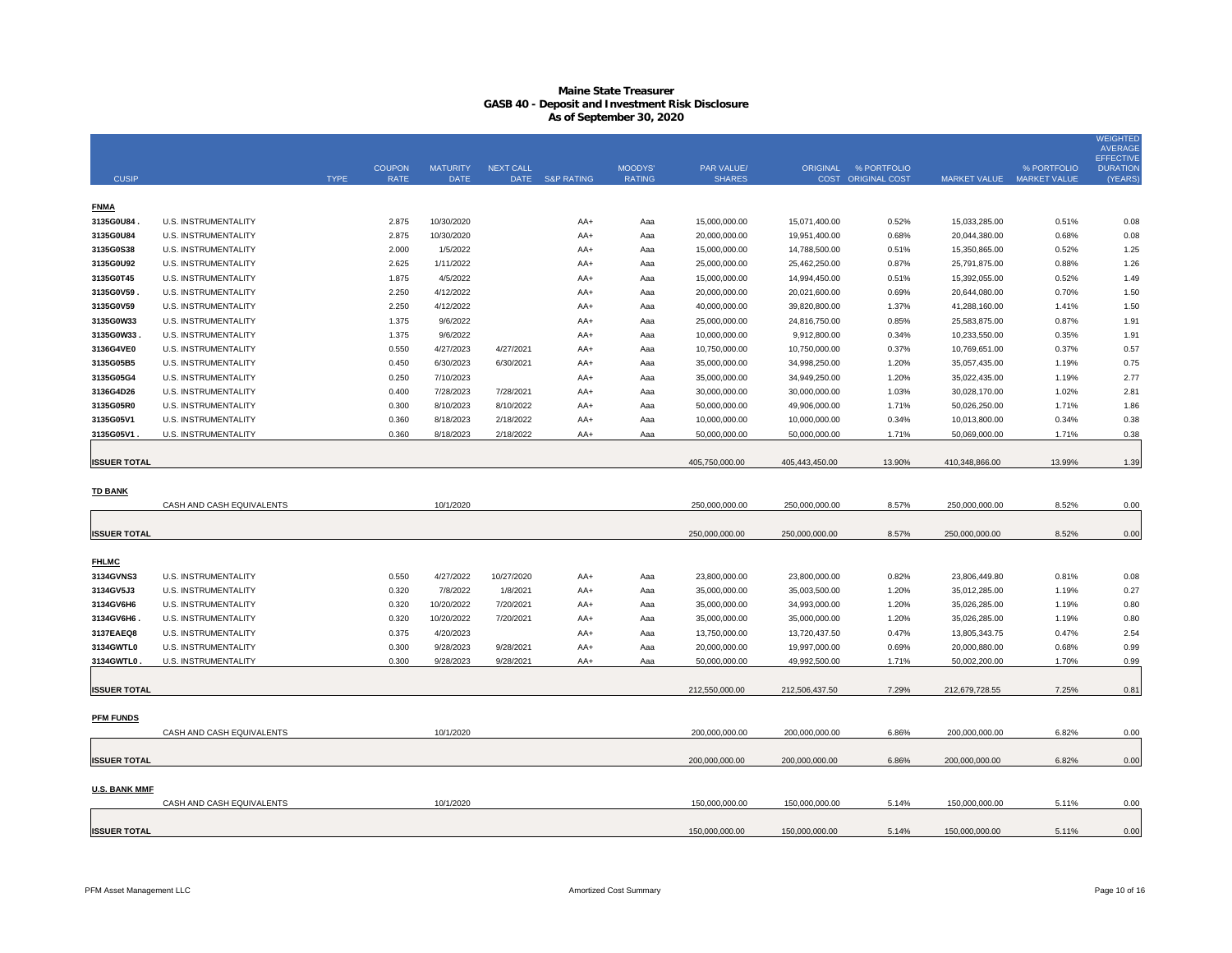|                             |                                |             |               |                 |                  |                       |               |                |                |                    |                |                           | <b>WEIGHTED</b><br><b>AVERAGE</b>   |
|-----------------------------|--------------------------------|-------------|---------------|-----------------|------------------|-----------------------|---------------|----------------|----------------|--------------------|----------------|---------------------------|-------------------------------------|
|                             |                                |             | <b>COUPON</b> | <b>MATURITY</b> | <b>NEXT CALL</b> |                       | MOODYS'       | PAR VALUE/     | ORIGINAL       | % PORTFOLIO        |                | % PORTFOLIO               | <b>EFFECTIVE</b><br><b>DURATION</b> |
| <b>CUSIP</b>                |                                | <b>TYPE</b> | <b>RATE</b>   | <b>DATE</b>     | <b>DATE</b>      | <b>S&amp;P RATING</b> | <b>RATING</b> | <b>SHARES</b>  |                | COST ORIGINAL COST |                | MARKET VALUE MARKET VALUE | (YEARS                              |
| <b>CITIZENS BANK</b>        |                                |             |               |                 |                  |                       |               |                |                |                    |                |                           |                                     |
|                             | CASH AND CASH EQUIVALENTS      |             |               | 10/1/2020       |                  |                       |               | 100,000,000.00 | 100,000,000.00 | 3.43%              | 100,000,000.00 | 3.41%                     | 0.00                                |
|                             |                                |             |               |                 |                  |                       |               |                |                |                    |                |                           |                                     |
| <b>ISSUER TOTAL</b>         |                                |             |               |                 |                  |                       |               | 100,000,000.00 | 100,000,000.00 | 3.43%              | 100,000,000.00 | 3.41%                     | 0.00                                |
| <b>BAR HARBOR</b>           |                                |             |               |                 |                  |                       |               |                |                |                    |                |                           |                                     |
|                             | CASH AND CASH EQUIVALENTS      |             |               | 10/1/2020       |                  |                       |               | 49,000,000.00  | 49,000,000.00  | 1.68%              | 49,000,000.00  | 1.67%                     | 0.00                                |
|                             | CERTIFICATES OF DEPOSIT        |             | 2.330         | 6/12/2021       |                  | <b>NR</b>             | <b>NR</b>     | 50,000,000.00  | 50,000,000.00  | 1.71%              | 50,000,000.00  | 1.70%                     | 0.71                                |
|                             |                                |             |               |                 |                  |                       |               |                |                |                    |                |                           |                                     |
| <b>ISSUER TOTAL</b>         |                                |             |               |                 |                  |                       |               | 99,000,000.00  | 99,000,000.00  | 3.39%              | 99,000,000.00  | 3.37%                     | 0.36                                |
| <b>PEOPLE'S UNITED BANK</b> |                                |             |               |                 |                  |                       |               |                |                |                    |                |                           |                                     |
|                             | CERTIFICATES OF DEPOSIT        |             | 2.550         | 4/18/2021       |                  | <b>NR</b>             | NR.           | 15,000,000.00  | 15,000,000.00  | 0.51%              | 15,000,000.00  | 0.51%                     | 0.56                                |
|                             | <b>CERTIFICATES OF DEPOSIT</b> |             | 2.550         | 4/22/2021       |                  | <b>NR</b>             | <b>NR</b>     | 25,000,000.00  | 25,000,000.00  | 0.86%              | 25,000,000.00  | 0.85%                     | 0.57                                |
|                             | CERTIFICATES OF DEPOSIT        |             | 1.650         | 1/17/2022       |                  | <b>NR</b>             | <b>NR</b>     | 40,000,000.00  | 40,000,000.00  | 1.37%              | 40,000,000.00  | 1.36%                     | 1.31                                |
|                             |                                |             |               |                 |                  |                       |               |                |                |                    |                |                           |                                     |
| <b>ISSUER TOTAL</b>         |                                |             |               |                 |                  |                       |               | 80,000,000.00  | 80,000,000.00  | 2.74%              | 80,000,000.00  | 2.73%                     | 0.94                                |
| <b>CAMDEN NATIONAL</b>      |                                |             |               |                 |                  |                       |               |                |                |                    |                |                           |                                     |
|                             | <b>CERTIFICATES OF DEPOSIT</b> |             | 1.750         | 10/17/2020      |                  | <b>NR</b>             | <b>NR</b>     | 25,000,000.00  | 25,000,000.00  | 0.86%              | 25,000,000.00  | 0.85%                     | 0.05                                |
|                             | CERTIFICATES OF DEPOSIT        |             | 1.750         | 1/17/2021       |                  | <b>NR</b>             | <b>NR</b>     | 50,000,000.00  | 50,000,000.00  | 1.71%              | 50,000,000.00  | 1.70%                     | 0.31                                |
|                             |                                |             |               |                 |                  |                       |               |                |                |                    |                |                           |                                     |
| <b>ISSUER TOTAL</b>         |                                |             |               |                 |                  |                       |               | 75,000,000.00  | 75,000,000.00  | 2.57%              | 75,000,000.00  | 2.56%                     | 0.22                                |
| <b>BANGOR SAVINGS</b>       |                                |             |               |                 |                  |                       |               |                |                |                    |                |                           |                                     |
|                             | CASH AND CASH EQUIVALENTS      |             |               | 10/1/2020       |                  |                       |               | 40,000,000.00  | 40,000,000.00  | 1.37%              | 40,000,000.00  | 1.36%                     | 0.00                                |
|                             | CERTIFICATES OF DEPOSIT        |             | 2.650         | 10/8/2020       |                  | <b>NR</b>             | <b>NR</b>     | 5,000,000.00   | 5,000,000.00   | 0.17%              | 5,000,000.00   | 0.17%                     | 0.02                                |
|                             | CERTIFICATES OF DEPOSIT        |             | 2.700         | 4/8/2021        |                  | <b>NR</b>             | <b>NR</b>     | 15,000,000.00  | 15,000,000.00  | 0.51%              | 15,000,000.00  | 0.51%                     | 0.53                                |
|                             |                                |             |               |                 |                  |                       |               |                |                |                    |                |                           |                                     |
| <b>ISSUER TOTAL</b>         |                                |             |               |                 |                  |                       |               | 60,000,000.00  | 60,000,000.00  | 2.06%              | 60,000,000.00  | 2.05%                     | 0.14                                |
| <b>FIRST NATIONAL</b>       |                                |             |               |                 |                  |                       |               |                |                |                    |                |                           |                                     |
|                             | CASH AND CASH EQUIVALENTS      |             |               | 10/1/2020       |                  |                       |               | 50,000,000.00  | 50,000,000.00  | 1.71%              | 50,000,000.00  | 1.70%                     | 0.00                                |
|                             |                                |             |               |                 |                  |                       |               |                |                |                    |                |                           |                                     |
| <b>ISSUER TOTAL</b>         |                                |             |               |                 |                  |                       |               | 50,000,000.00  | 50,000,000.00  | 1.71%              | 50,000,000.00  | 1.70%                     | 0.00                                |
|                             |                                |             |               |                 |                  |                       |               |                |                |                    |                |                           |                                     |
| <b>FHLB</b><br>3130AF5B9    | U.S. INSTRUMENTALITY           |             | 3.000         | 10/12/2021      |                  | AA+                   | Aaa           | 10,000,000.00  | 10,103,100.00  | 0.35%              | 10,294,120.00  | 0.35%                     | 1.01                                |
| 313379Q69                   | U.S. INSTRUMENTALITY           |             | 2.125         | 6/10/2022       |                  | AA+                   | Aaa           | 30,000,000.00  | 30,176,400.00  | 1.03%              | 31,004,340.00  | 1.06%                     | 1.66                                |
|                             |                                |             |               |                 |                  |                       |               |                |                |                    |                |                           |                                     |
| <b>ISSUER TOTAL</b>         |                                |             |               |                 |                  |                       |               | 40.000.000.00  | 40.279.500.00  | 1.38%              | 41,298,460.00  | 1.41%                     | 1.50                                |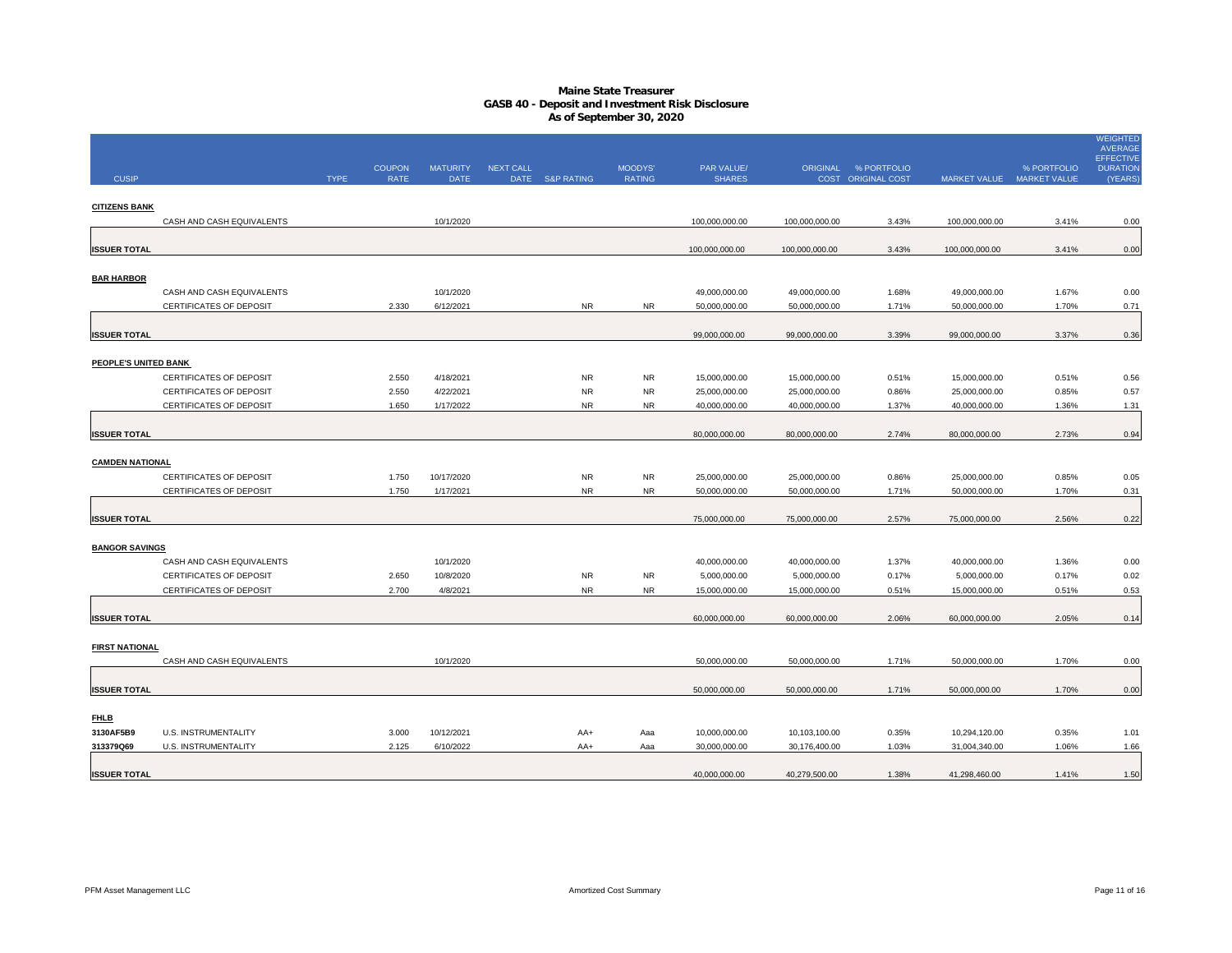|                               |                           |             |                              |                                |                  |                 |                          |                             |                  |                                            |                           |             | <b>WEIGHTED</b><br><b>AVERAGE</b>             |
|-------------------------------|---------------------------|-------------|------------------------------|--------------------------------|------------------|-----------------|--------------------------|-----------------------------|------------------|--------------------------------------------|---------------------------|-------------|-----------------------------------------------|
| <b>CUSIP</b>                  |                           | <b>TYPE</b> | <b>COUPON</b><br><b>RATE</b> | <b>MATURITY</b><br><b>DATE</b> | <b>NEXT CALL</b> | DATE S&P RATING | MOODYS'<br><b>RATING</b> | PAR VALUE/<br><b>SHARES</b> |                  | ORIGINAL % PORTFOLIO<br>COST ORIGINAL COST | MARKET VALUE MARKET VALUE | % PORTFOLIO | <b>EFFECTIVE</b><br><b>DURATION</b><br>(YEARS |
|                               |                           |             |                              |                                |                  |                 |                          |                             |                  |                                            |                           |             |                                               |
| ANDROSCOGGIN                  |                           |             |                              |                                |                  |                 |                          |                             |                  |                                            |                           |             |                                               |
|                               | CASH AND CASH EQUIVALENTS |             |                              | 10/1/2020                      |                  |                 |                          | 25,000,000.00               | 25,000,000.00    | 0.86%                                      | 25,000,000.00             | 0.85%       | 0.00                                          |
|                               |                           |             |                              |                                |                  |                 |                          |                             |                  |                                            |                           |             |                                               |
| <b>ISSUER TOTAL</b>           |                           |             |                              |                                |                  |                 |                          | 25,000,000.00               | 25,000,000.00    | 0.86%                                      | 25,000,000.00             | 0.85%       | 0.00                                          |
|                               |                           |             |                              |                                |                  |                 |                          |                             |                  |                                            |                           |             |                                               |
| <b>NORTHEAST BANK</b>         |                           |             |                              |                                |                  |                 |                          |                             |                  |                                            |                           |             |                                               |
|                               | CASH AND CASH EQUIVALENTS |             |                              | 10/1/2020                      |                  |                 |                          | 25.000.000.00               | 25,000,000.00    | 0.86%                                      | 25,000,000.00             | 0.85%       | 0.00                                          |
| <b>ISSUER TOTAL</b>           |                           |             |                              |                                |                  |                 |                          | 25,000,000.00               | 25,000,000.00    | 0.86%                                      | 25,000,000.00             | 0.85%       | 0.00                                          |
|                               |                           |             |                              |                                |                  |                 |                          |                             |                  |                                            |                           |             |                                               |
| <b>JOHNSON &amp; JOHNSON</b>  |                           |             |                              |                                |                  |                 |                          |                             |                  |                                            |                           |             |                                               |
| 478160CD4                     | CORPORATE                 |             | 2.250                        | 3/3/2022                       |                  | AAA             | Aaa                      | 16,893,000.00               | 16,680,992.85    | 0.57%                                      | 17,342,708.55             | 0.59%       | 1.41                                          |
|                               |                           |             |                              |                                |                  |                 |                          |                             |                  |                                            |                           |             |                                               |
| <b>ISSUER TOTAL</b>           |                           |             |                              |                                |                  |                 |                          | 16,893,000.00               | 16,680,992.85    | 0.57%                                      | 17,342,708.55             | 0.59%       | 1.41                                          |
|                               |                           |             |                              |                                |                  |                 |                          |                             |                  |                                            |                           |             |                                               |
| <b>BATH SAVINGS</b>           |                           |             |                              |                                |                  |                 |                          |                             |                  |                                            |                           |             |                                               |
|                               | CASH AND CASH EQUIVALENTS |             |                              | 10/1/2020                      |                  |                 |                          | 14,000,000.00               | 14,000,000.00    | 0.48%                                      | 14,000,000.00             | 0.48%       | 0.00                                          |
| <b>ISSUER TOTAL</b>           |                           |             |                              |                                |                  |                 |                          | 14,000,000.00               | 14,000,000.00    | 0.48%                                      | 14,000,000.00             | 0.48%       | 0.00                                          |
|                               |                           |             |                              |                                |                  |                 |                          |                             |                  |                                            |                           |             |                                               |
| <b>MICROSOFT</b>              |                           |             |                              |                                |                  |                 |                          |                             |                  |                                            |                           |             |                                               |
| 594918BW3                     | CORPORATE                 |             | 2.400                        | 2/6/2022                       | 1/6/2022         | AAA             | Aaa                      | 10,000,000.00               | 10,156,600.00    | 0.35%                                      | 10,268,830.00             | 0.35%       | 1.25                                          |
|                               |                           |             |                              |                                |                  |                 |                          |                             |                  |                                            |                           |             |                                               |
| <b>ISSUER TOTAL</b>           |                           |             |                              |                                |                  |                 |                          | 10,000,000.00               | 10,156,600.00    | 0.35%                                      | 10,268,830.00             | 0.35%       | 1.25                                          |
|                               |                           |             |                              |                                |                  |                 |                          |                             |                  |                                            |                           |             |                                               |
| <b>BIDDEFORD SAVINGS BANK</b> |                           |             |                              |                                |                  |                 |                          |                             |                  |                                            |                           |             |                                               |
|                               | CASH AND CASH EQUIVALENTS |             |                              | 10/1/2020                      |                  |                 |                          | 5,000,000.00                | 5,000,000.00     | 0.17%                                      | 5,000,000.00              | 0.17%       | 0.00                                          |
| <b>ISSUER TOTAL</b>           |                           |             |                              |                                |                  |                 |                          | 5,000,000.00                | 5,000,000.00     | 0.17%                                      | 5,000,000.00              | 0.17%       | 0.00                                          |
|                               |                           |             |                              |                                |                  |                 |                          |                             |                  |                                            |                           |             |                                               |
|                               |                           |             |                              |                                |                  |                 |                          |                             |                  |                                            |                           |             |                                               |
| <b>GRAND TOTAL</b>            |                           |             |                              |                                |                  |                 |                          | 2,913,193,000.00            | 2,916,365,397.03 | 100.00%                                    | 2,933,911,771.60          | 100.00%     |                                               |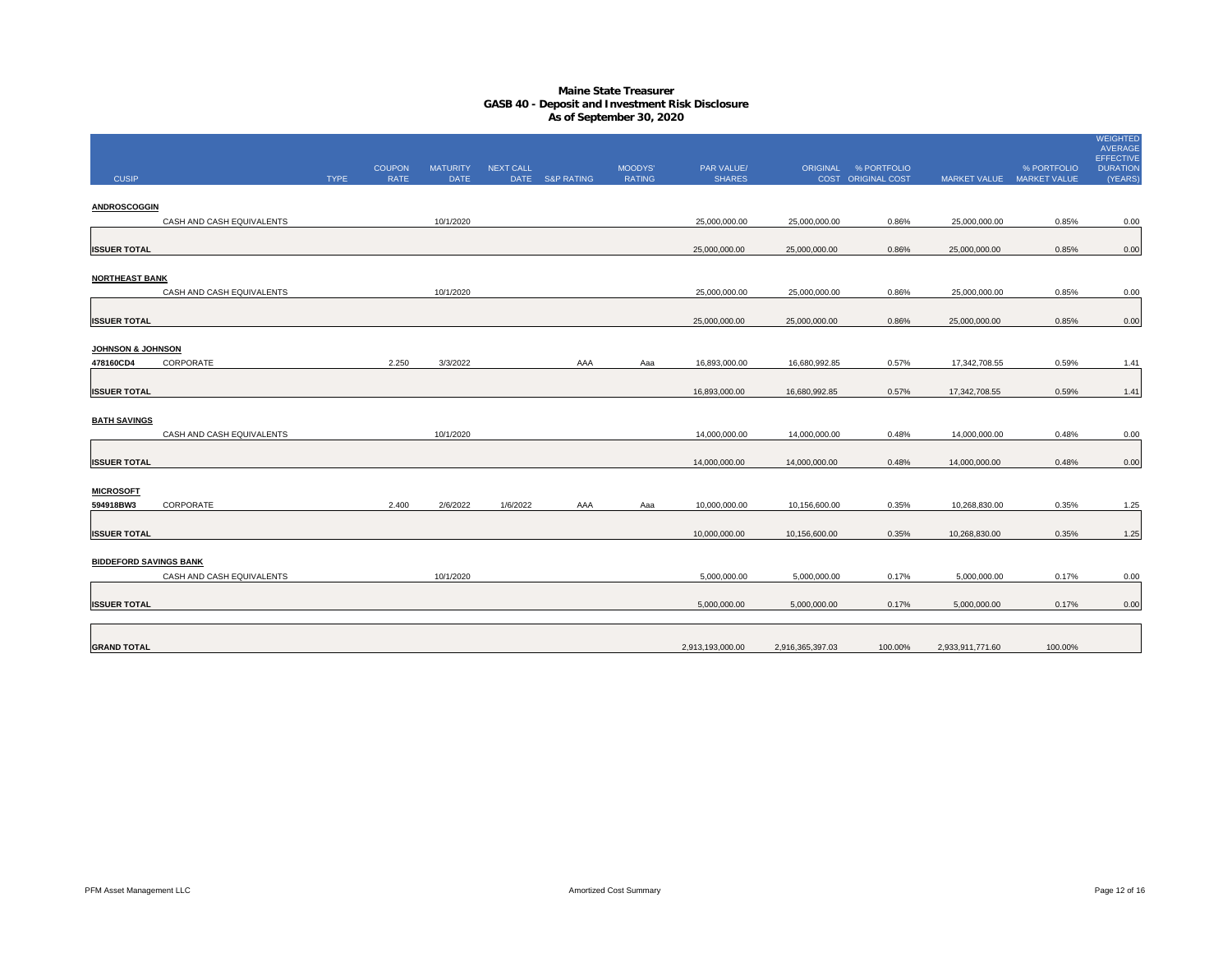## **Maine State Treasurer Securities PurchasedDuring the Month Ended September 30, 2020**

|                                  |                         |             |               |                 |                  |                         |                  |                | <b>ACCRUED</b><br><b>INTEREST</b> |        |
|----------------------------------|-------------------------|-------------|---------------|-----------------|------------------|-------------------------|------------------|----------------|-----------------------------------|--------|
| <b>CUSIP</b>                     | <b>ISSUER</b>           | <b>DATE</b> | <b>COUPON</b> | <b>MATURITY</b> | <b>CALL DATE</b> | <b>PAR VALUE/SHARES</b> | <b>UNIT COST</b> | PRINCIPAL      | <b>PURCHASED</b>                  | YIELD  |
| <b>CASH AND EQUIVALENTS</b>      |                         |             |               |                 |                  |                         |                  |                |                                   |        |
|                                  | FIDELITY GOVERNMENT MMF | 9/2/2020    | 0.040V        |                 |                  | 11,000,000.00           | 100.00           | 11,000,000.00  | 0.00                              | 0.040V |
|                                  | FIDELITY GOVERNMENT MMF | 9/4/2020    | 0.040V        |                 |                  | 65,000,000.00           | 100.00           | 65,000,000.00  | 0.00                              | 0.040V |
|                                  | FIDELITY GOVERNMENT MMF | 9/9/2020    | 0.040V        |                 |                  | 10,000,000.00           | 100.00           | 10,000,000.00  | 0.00                              | 0.040V |
|                                  | FIDELITY GOVERNMENT MMF | 9/11/2020   | 0.040V        |                 |                  | 113,000,000.00          | 100.00           | 113,000,000.00 | 0.00                              | 0.040V |
|                                  | FIDELITY GOVERNMENT MMF | 9/15/2020   | 0.040V        |                 |                  | 112,000,000.00          | 100.00           | 112,000,000.00 | 0.00                              | 0.040V |
|                                  | <b>BAR HARBOR</b>       | 9/15/2020   | 0.100V        |                 |                  | 5,000,000.00            | 100.00           | 5,000,000.00   | 0.00                              | 0.100V |
|                                  | FIDELITY GOVERNMENT MMF | 9/16/2020   | 0.040V        |                 |                  | 60,000,000.00           | 100.00           | 60,000,000.00  | 0.00                              | 0.040V |
|                                  | FIDELITY GOVERNMENT MMF | 9/18/2020   | 0.040V        |                 |                  | 61,000,000.00           | 100.00           | 61,000,000.00  | 0.00                              | 0.040V |
|                                  | FIDELITY GOVERNMENT MMF | 9/23/2020   | 0.040V        |                 |                  | 27,000,000.00           | 100.00           | 27,000,000.00  | 0.00                              | 0.040V |
|                                  | FIDELITY GOVERNMENT MMF | 9/30/2020   | 0.040V        |                 |                  | 9,000,000.00            | 100.00           | 9,000,000.00   | 0.00                              | 0.040V |
|                                  |                         |             |               |                 |                  |                         |                  |                |                                   |        |
| <b>TOTAL:</b>                    |                         |             |               |                 |                  | 473,000,000.00          |                  | 473,000,000.00 | 0.00                              |        |
| <b>FEDERAL AGENCY SECURITIES</b> |                         |             |               |                 |                  |                         |                  |                |                                   |        |
| 3134GWTL0                        | <b>FHLMC</b>            | 9/29/2020   | 0.300         | 9/28/2023       | 9/28/2021        | 20,000,000.00           | 99.985           | 19,997,000.00  | 166.67                            | 0.31   |
| 3134GWTL0.                       | <b>FHLMC</b>            | 9/29/2020   | 0.300         | 9/28/2023       | 9/28/2021        | 50,000,000.00           | 99.985           | 49,992,500.00  | 416.67                            | 0.31   |
|                                  |                         |             |               |                 |                  |                         |                  |                |                                   |        |
| <b>TOTAL:</b>                    |                         |             |               |                 |                  | 70,000,000.00           |                  | 69,989,500.00  | 583.34                            |        |
|                                  |                         |             |               |                 |                  |                         |                  |                |                                   |        |
|                                  |                         |             |               |                 |                  |                         |                  |                |                                   |        |
| <b>GRAND TOTAL:</b>              |                         |             |               |                 |                  | 543,000,000.00          |                  | 542,989,500.00 | 583.34                            |        |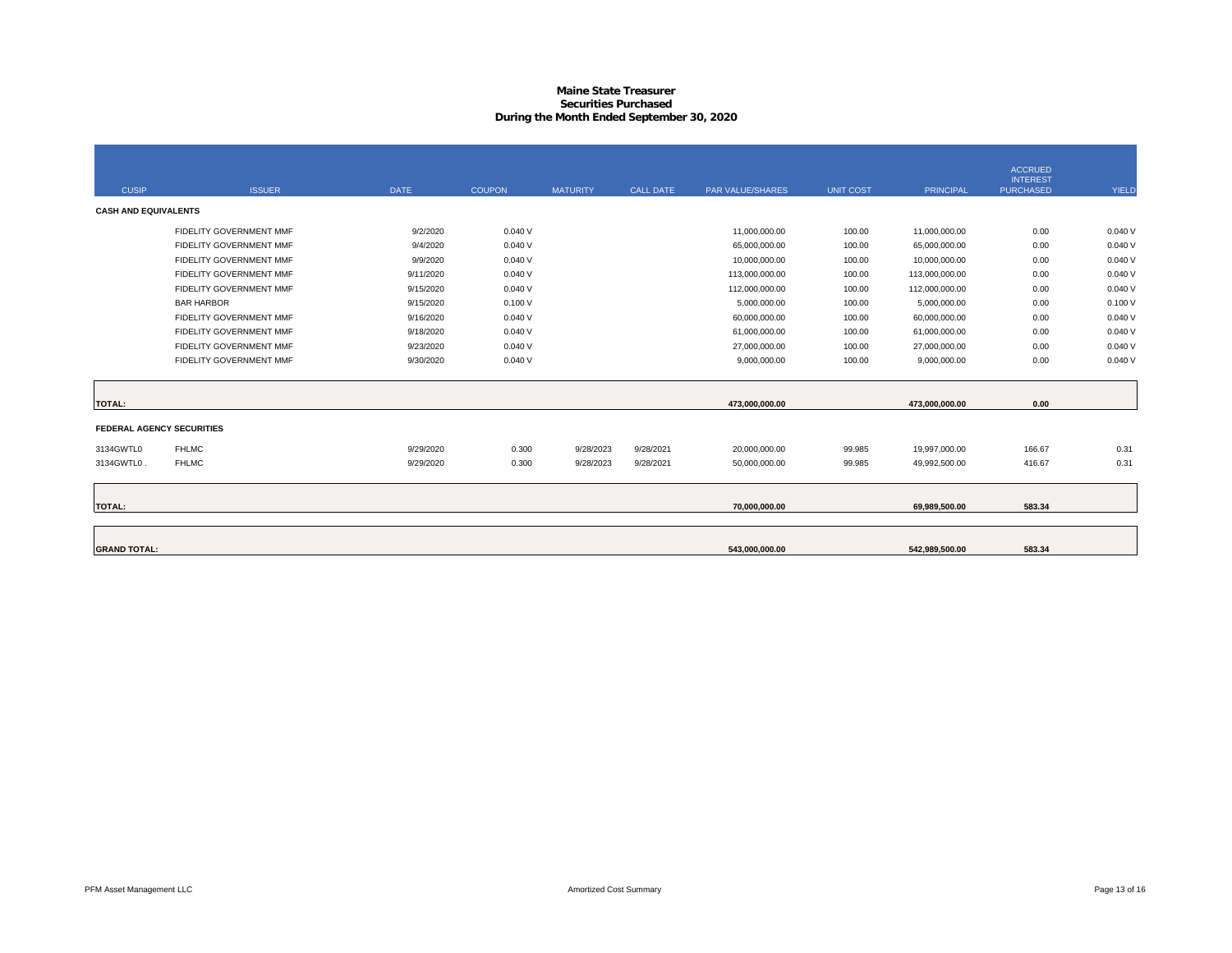## **Maine State Treasurer Securities Sold and MaturedDuring the Month Ended September 30, 2020**

| <b>GRAND TOTAL:</b> |                                  |             |                                      | \$<br>439,000,000.00 | 438,931,200.00       | 439,000,000.00<br>1,788.67                   |              | 439,000,000.00<br>(23, 300.00)                               | 0.00   | 0.00                           | 162,500.00                         | 25,277.78                 |              |
|---------------------|----------------------------------|-------------|--------------------------------------|----------------------|----------------------|----------------------------------------------|--------------|--------------------------------------------------------------|--------|--------------------------------|------------------------------------|---------------------------|--------------|
|                     |                                  |             |                                      |                      |                      |                                              |              |                                                              |        |                                |                                    |                           |              |
| <b>TOTAL:</b>       |                                  |             |                                      | 20,000,000.00        | 19,931,200.00        | 20,000,000.00<br>1,788.67                    |              | 20,000,000.00<br>(23,300.00)                                 | 0.00   | 0.00                           | 162,500.00                         | 25,277.78                 |              |
| 3137EAEJ4 FHLMC     |                                  | 9/29/2020   | 1.625<br>9/29/2020                   | 20,000,000.00        | 19,931,200.00        | 20,000,000.00<br>1,788.67                    | 100.00       | 20,000,000.00<br>(23,300.00)                                 | 0.00   | 0.00                           | 162,500.00                         | 25,277.78                 |              |
|                     | <b>FEDERAL AGENCY SECURITIES</b> |             |                                      |                      |                      |                                              |              |                                                              |        |                                |                                    |                           |              |
| <b>TOTAL:</b>       |                                  |             |                                      |                      |                      | 0.00                                         |              | 0.00                                                         |        |                                |                                    |                           |              |
|                     |                                  |             |                                      | 419,000,000.00       | 419,000,000.00       | 419,000,000.00                               |              | 419,000,000.00                                               | 0.00   | 0.00                           | 0.00                               | 0.00                      |              |
|                     |                                  |             |                                      |                      |                      | 0.00                                         |              | 0.00                                                         |        |                                |                                    |                           |              |
|                     | <b>FIDELITY GOVERNMENT MMF</b>   | 9/29/2020   | 0.040V                               | 50,000,000.00        | 50,000,000.00        | 0.00<br>50,000,000.00                        | 100.00       | 0.00<br>50,000,000.00                                        | 0.00   | 0.00                           | 0.00                               | 0.00                      | 0.040V       |
|                     | FIDELITY GOVERNMENT MMF          | 9/28/2020   | 0.040V                               | 42,000,000.00        | 42,000,000.00        | 42,000,000.00                                | 100.00       | 42,000,000.00                                                | 0.00   | 0.00                           | 0.00                               | 0.00                      | 0.040V       |
|                     | FIDELITY GOVERNMENT MMF          | 9/25/2020   | 0.040V                               | 27,000,000.00        | 27,000,000.00        | 27,000,000.00<br>0.00                        | 100.00       | 27,000,000.00<br>0.00                                        | 0.00   | 0.00                           | 0.00                               | 0.00                      | 0.040V       |
|                     |                                  |             |                                      |                      |                      | 0.00                                         |              | 0.00                                                         |        |                                |                                    |                           |              |
|                     | FIDELITY GOVERNMENT MMF          | 9/24/2020   | 0.040V                               | 46,000,000.00        | 46,000,000.00        | 46,000,000.00                                | 100.00       | 46,000,000.00                                                | 0.00   | 0.00                           | 0.00                               | 0.00                      | 0.040V       |
|                     | FIDELITY GOVERNMENT MMF          | 9/22/2020   | 0.040V                               | 2,000,000.00         | 2,000,000.00         | 2,000,000.00<br>0.00                         | 100.00       | 2,000,000.00<br>0.00                                         | 0.00   | 0.00                           | 0.00                               | 0.00                      | 0.040V       |
|                     |                                  |             |                                      |                      |                      | 0.00                                         |              | 0.00                                                         |        |                                |                                    |                           |              |
|                     | <b>FIDELITY GOVERNMENT MMF</b>   | 9/21/2020   | 0.040V                               | 1,000,000.00         | 1,000,000.00         | 1,000,000.00                                 | 100.00       | 1,000,000.00                                                 | 0.00   | 0.00                           | 0.00                               | 0.00                      | 0.040V       |
|                     |                                  |             |                                      |                      |                      | 0.00                                         |              | 0.00                                                         |        |                                |                                    |                           |              |
|                     | FIDELITY GOVERNMENT MMF          | 9/17/2020   | 0.040V                               | 44,000,000.00        | 44,000,000.00        | 0.00<br>44,000,000.00                        | 100.00       | 0.00<br>44,000,000.00                                        | 0.00   | 0.00                           | 0.00                               | 0.00                      | 0.040V       |
|                     | FIDELITY GOVERNMENT MMF          | 9/14/2020   | 0.040V                               | 45,000,000.00        | 45,000,000.00        | 45,000,000.00                                | 100.00       | 45,000,000.00                                                | 0.00   | 0.00                           | 0.00                               | 0.00                      | 0.040V       |
|                     |                                  |             |                                      |                      |                      | 0.00                                         |              | 0.00                                                         |        |                                |                                    |                           |              |
|                     | FIDELITY GOVERNMENT MMF          | 9/10/2020   | 0.040V                               | 96,000,000.00        | 96,000,000.00        | 0.00<br>96,000,000.00                        | 100.00       | 0.00<br>96,000,000.00                                        | 0.00   | 0.00                           | 0.00                               | 0.00                      | 0.040V       |
|                     | FIDELITY GOVERNMENT MMF          | 9/8/2020    | 0.040V                               | 38,000,000.00        | 38,000,000.00        | 38,000,000.00                                | 100.00       | 38,000,000.00                                                | 0.00   | 0.00                           | 0.00                               | 0.00                      | 0.040V       |
|                     |                                  |             |                                      |                      |                      | 0.00                                         |              | 0.00                                                         |        |                                |                                    |                           |              |
|                     | FIDELITY GOVERNMENT MMF          | 9/1/2020    | 0.040V                               | 28,000,000.00        | 28,000,000.00        | 28,000,000.00                                | 100.00       | 28,000,000.00                                                | 0.00   | 0.00                           | 0.00                               | 0.00                      | 0.040V       |
|                     | <b>CASH AND EQUIVALENTS</b>      |             |                                      |                      |                      |                                              |              |                                                              |        |                                |                                    |                           |              |
| <b>CUSIP</b>        | <b>ISSUER</b>                    | <b>DATE</b> | <b>MATURITY/</b><br>COUPON CALL DATE | PAR VALUE/SHARES     | <b>ORIGINAL COST</b> | (AMORT)                                      | <b>PRICE</b> | ACCRETION / MATURITY CHANGE IN MARKET REALIZED GAIN<br>VALUE | (LOSS) | <b>INTEREST</b><br><b>SOLD</b> | <b>INTEREST</b><br><b>RECEIVED</b> | <b>INTEREST</b><br>EARNED | <b>YIELD</b> |
|                     |                                  |             |                                      |                      |                      | AMORTIZED COST AT<br><b>SALE OR MATURITY</b> |              | <b>MARKET VALUE AT</b><br>SALE / SALE OR MATURITY /          |        | <b>ACCRUED</b>                 |                                    |                           |              |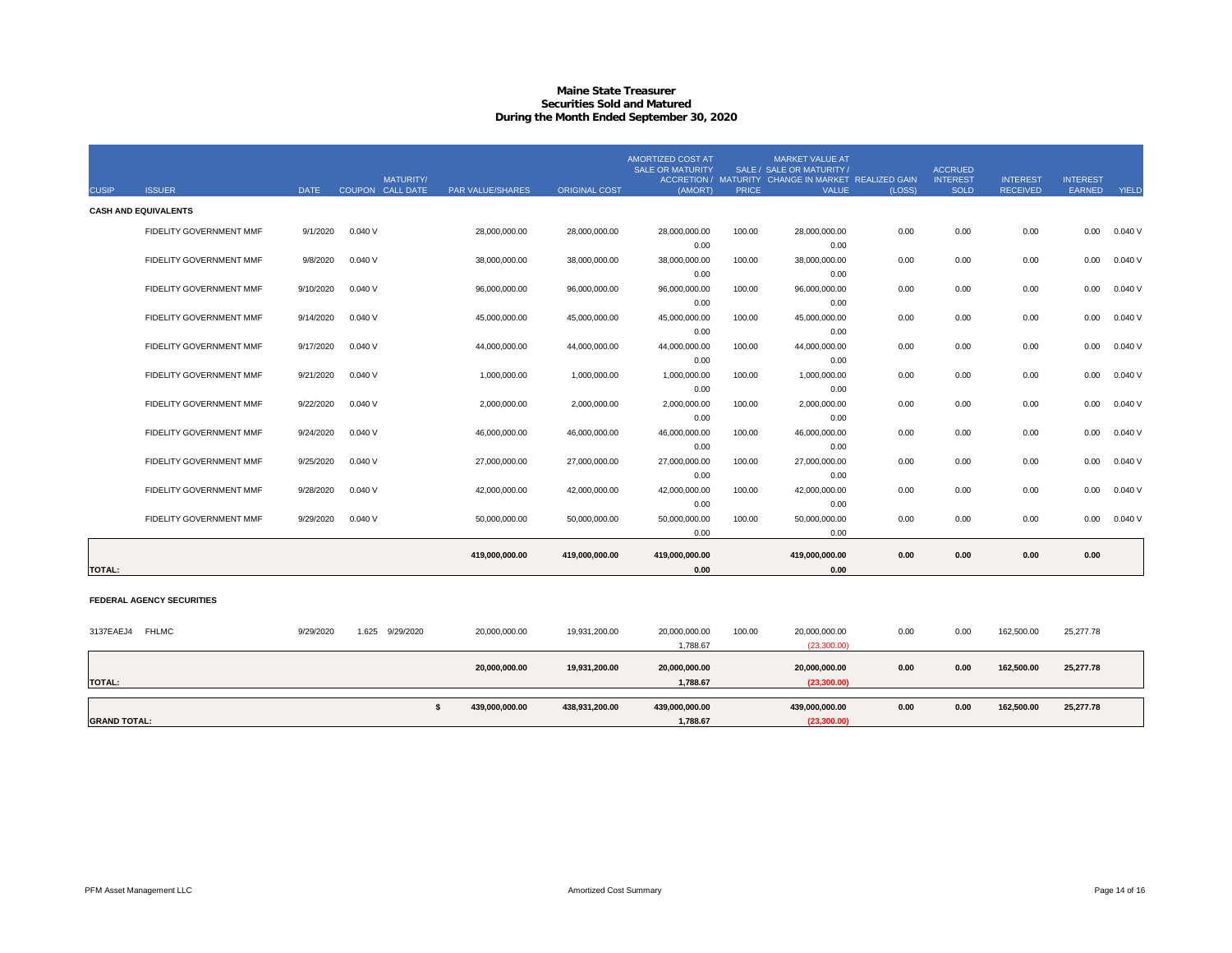#### **Maine State Treasurer Transaction Report For the Month Ended September 30, 2020**

| <b>DATE</b> | <b>CUSIP</b> | <b>TRANSACTION</b> | <b>SECURITY TYPE</b> | <b>DESCRIPTION</b>            | <b>MATURITY</b> | <b>PAR VALUE/SHARES</b> | <b>PRINCIPAL</b> | <b>INTEREST</b> | <b>TRANSACTION TOTAL</b> | <b>BALANCE</b>     |
|-------------|--------------|--------------------|----------------------|-------------------------------|-----------------|-------------------------|------------------|-----------------|--------------------------|--------------------|
|             |              |                    |                      |                               |                 |                         |                  |                 |                          |                    |
| 9/1/2020    |              | <b>INTEREST</b>    | <b>CASH EQUIV</b>    | FIDELITY GOVERNMENT MMF       |                 | 0.00                    | 0.00             | 28,961.06       | 28,961.06                | 28,961.06          |
|             |              | SELL               | <b>CASH EQUIV</b>    | FIDELITY GOVERNMENT MMF       |                 | 28,000,000.00           | 28,000,000.00    | 0.00            | 28,000,000.00            | 28,028,961.06      |
|             |              | <b>INTEREST</b>    | <b>CASH EQUIV</b>    | PFM FUNDS                     |                 | 0.00                    | 0.00             | 7,384.42        | 7,384.42                 | 28,036,345.48      |
|             |              | <b>INTEREST</b>    | <b>CASH EQUIV</b>    | <b>ANDROSCOGGIN</b>           |                 | 0.00                    | 0.00             | 2,123.30        | 2,123.30                 | 28,038,468.78      |
|             |              | <b>INTEREST</b>    | <b>CASH EQUIV</b>    | <b>BANGOR SAVINGS</b>         |                 | 0.00                    | 0.00             | 1,584.69        | 1,584.69                 | 28,040,053.47      |
|             |              | <b>INTEREST</b>    | <b>CASH EQUIV</b>    | <b>BATH SAVINGS</b>           |                 | 0.00                    | 0.00             | 1,223.57        | 1,223.57                 | 28.041.277.04      |
|             |              | <b>INTEREST</b>    | <b>CASH EQUIV</b>    | <b>BAR HARBOR</b>             |                 | 0.00                    | 0.00             | 3,726.80        | 3,726.80                 | 28,045,003.84      |
|             |              | <b>INTEREST</b>    | <b>CASH EQUIV</b>    | <b>BIDDEFORD SAVINGS BANK</b> |                 | 0.00                    | 0.00             | 424.68          | 424.68                   | 28,045,428.52      |
|             |              | <b>INTEREST</b>    | <b>CASH EQUIV</b>    | <b>CITIZENS BANK</b>          |                 | 0.00                    | 0.00             | 7,376.87        | 7,376.87                 | 28,052,805.39      |
|             |              | <b>INTEREST</b>    | <b>CASH EQUIV</b>    | <b>FIRST NATIONAL</b>         |                 | 0.00                    | 0.00             | 2,117.49        | 2,117.49                 | 28,054,922.88      |
|             |              | <b>INTEREST</b>    | <b>CASH EQUIV</b>    | <b>MACHIAS SAVINGS</b>        |                 | 0.00                    | 0.00             | 438.37          | 438.37                   | 28,055,361.25      |
|             |              | <b>INTEREST</b>    | <b>CASH EQUIV</b>    | NORTHEAST BANK                |                 | 0.00                    | 0.00             | 2,150.70        | 2,150.70                 | 28.057.511.95      |
|             |              | <b>INTEREST</b>    | <b>CASH EQUIV</b>    | TD BANK                       |                 | 0.00                    | 0.00             | 21,789.78       | 21,789.78                | 28,079,301.73      |
|             |              | <b>INTEREST</b>    | <b>CASH EQUIV</b>    | U.S. BANK MMF                 |                 | 0.00                    | 0.00             | 8,722.05        | 8,722.05                 | 28,088,023.78      |
| 9/2/2020    |              | <b>BUY</b>         | <b>CASH EQUIV</b>    | FIDELITY GOVERNMENT MMF       |                 | 11,000,000.00           | 11,000,000.00    | 0.00            | (11,000,000.00)          | 17,088,023.78      |
| 9/3/2020    | 478160CD4    | <b>INTEREST</b>    | CORP                 | JOHNSON & JOHNSON             | 3/3/2022        | 0.00                    | 0.00             | 190,046.25      | 190,046.25               | 17,278,070.03      |
| 9/4/2020    |              | <b>BUY</b>         | <b>CASH EQUIV</b>    | FIDELITY GOVERNMENT MMF       |                 | 65,000,000.00           | 65,000,000.00    | 0.00            | (65,000,000.00)          | (47, 721, 929.97)  |
| 9/6/2020    | 3135G0W33    | <b>INTEREST</b>    | <b>INSTR</b>         | <b>FNMA</b>                   | 9/6/2022        | 0.00                    | 0.00             | 171,875.00      | 171,875.00               | (47,550,054.97)    |
|             | 3135G0W33    | <b>INTEREST</b>    | <b>INSTR</b>         | <b>FNMA</b>                   | 9/6/2022        | 0.00                    | 0.00             | 68,750.00       | 68,750.00                | (47, 481, 304.97)  |
| 9/8/2020    |              | <b>SELL</b>        | <b>CASH EQUIV</b>    | FIDELITY GOVERNMENT MMF       |                 | 38.000.000.00           | 38,000,000.00    | 0.00            | 38,000,000.00            | (9,481,304.97)     |
| 9/9/2020    |              | <b>BUY</b>         | <b>CASH EQUIV</b>    | FIDELITY GOVERNMENT MMF       |                 | 10,000,000.00           | 10,000,000.00    | 0.00            | (10,000,000.00)          | (19, 481, 304.97)  |
| 9/10/2020   |              | <b>SELL</b>        | <b>CASH EQUIV</b>    | FIDELITY GOVERNMENT MMF       |                 | 96.000.000.00           | 96,000,000.00    | 0.00            | 96,000,000.00            | 76,518,695.03      |
| 9/11/2020   |              | <b>BUY</b>         | <b>CASH EQUIV</b>    | FIDELITY GOVERNMENT MMF       |                 | 113.000.000.00          | 113.000.000.00   | 0.00            | (113,000,000.00)         | (36.481.304.97)    |
| 9/14/2020   |              | SELL               | <b>CASH EQUIV</b>    | FIDELITY GOVERNMENT MMF       |                 | 45,000,000.00           | 45,000,000.00    | 0.00            | 45,000,000.00            | 8,518,695.03       |
| 9/15/2020   |              | <b>BUY</b>         | <b>CASH EQUIV</b>    | FIDELITY GOVERNMENT MMF       |                 | 112,000,000.00          | 112,000,000.00   | 0.00            | (112,000,000.00)         | (103, 481, 304.97) |
|             |              | <b>BUY</b>         | <b>CASH EQUIV</b>    | <b>BAR HARBOR</b>             |                 | 5,000,000.00            | 5,000,000.00     | 0.00            | (5,000,000.00)           | (108, 481, 304.97) |
| 9/16/2020   |              | <b>BUY</b>         | <b>CASH EQUIV</b>    | FIDELITY GOVERNMENT MMF       |                 | 60,000,000.00           | 60,000,000.00    | 0.00            | (60,000,000,00)          | (168, 481, 304.97) |
| 9/17/2020   |              | SELL               | <b>CASH EQUIV</b>    | FIDELITY GOVERNMENT MMF       |                 | 44,000,000.00           | 44,000,000.00    | 0.00            | 44,000,000.00            | (124, 481, 304.97) |
| 9/18/2020   |              | <b>BUY</b>         | <b>CASH EQUIV</b>    | FIDELITY GOVERNMENT MMF       |                 | 61,000,000.00           | 61,000,000.00    | 0.00            | (61,000,000.00)          | (185, 481, 304.97) |
| 9/21/2020   |              | <b>SELL</b>        | <b>CASH EQUIV</b>    | FIDELITY GOVERNMENT MMF       |                 | 1,000,000.00            | 1,000,000.00     | 0.00            | 1,000,000.00             | (184, 481, 304.97) |
| 9/22/2020   |              | SELL               | <b>CASH EQUIV</b>    | FIDELITY GOVERNMENT MMF       |                 | 2,000,000.00            | 2,000,000.00     | 0.00            | 2,000,000.00             | (182, 481, 304.97) |
| 9/23/2020   |              | <b>BUY</b>         | <b>CASH EQUIV</b>    | FIDELITY GOVERNMENT MMF       |                 | 27,000,000.00           | 27,000,000.00    | 0.00            | (27,000,000.00)          | (209, 481, 304.97) |
| 9/24/2020   |              | <b>SELL</b>        | <b>CASH EQUIV</b>    | FIDELITY GOVERNMENT MMF       |                 | 46.000.000.00           | 46.000.000.00    | 0.00            | 46.000.000.00            | (163.481.304.97)   |
| 9/25/2020   |              | SELL               | <b>CASH EQUIV</b>    | FIDELITY GOVERNMENT MMF       |                 | 27,000,000.00           | 27,000,000.00    | 0.00            | 27,000,000.00            | (136, 481, 304.97) |
| 9/28/2020   |              | SELL               | <b>CASH EQUIV</b>    | FIDELITY GOVERNMENT MMF       |                 | 42,000,000.00           | 42,000,000.00    | 0.00            | 42,000,000.00            | (94, 481, 304.97)  |
| 9/29/2020   | 3134GWTL0    | <b>BUY</b>         | <b>INSTR</b>         | <b>FHLMC</b>                  | 9/28/2023       | 19,997,000.00           | 19,997,000.00    | 166.67          | (19,997,166.67)          | (114, 478, 471.64) |
|             | 3134GWTL0    | <b>BUY</b>         | <b>INSTR</b>         | <b>FHLMC</b>                  | 9/28/2023       | 49,992,500.00           | 49,992,500.00    | 416.67          | (49,992,916.67)          | (164, 471, 388.31) |
|             | 3137EAEJ4    | <b>MATURITY</b>    | <b>INSTR</b>         | <b>FHLMC</b>                  | 9/29/2020       | 20,000,000.00           | 20,000,000.00    | 162,500.00      | 20,162,500.00            | (144, 308, 888.31) |
|             |              | SELL               | <b>CASH EQUIV</b>    | FIDELITY GOVERNMENT MMF       |                 | 50,000,000.00           | 50,000,000.00    | 0.00            | 50,000,000.00            | (94,308,888.31)    |
| 9/30/2020   |              | <b>BUY</b>         | <b>CASH EQUIV</b>    | FIDELITY GOVERNMENT MMF       |                 | 9,000,000.00            | 9,000,000.00     | 0.00            | (9,000,000.00)           | (103, 308, 888.31) |
|             | 912828W89    | <b>INTEREST</b>    | <b>UST</b>           | <b>US TREASURY</b>            | 3/31/2022       | 0.00                    | 0.00             | 375,000.00      | 375,000.00               | (102.933.888.31)   |
|             |              | <b>INTEREST</b>    | <b>CASH EQUIV</b>    | <b>MISC INCOME</b>            |                 | 0.00                    | 0.00             | 1.95            | 1.95                     | (102, 933, 886.36) |





**-**

**Net Withdrawals**